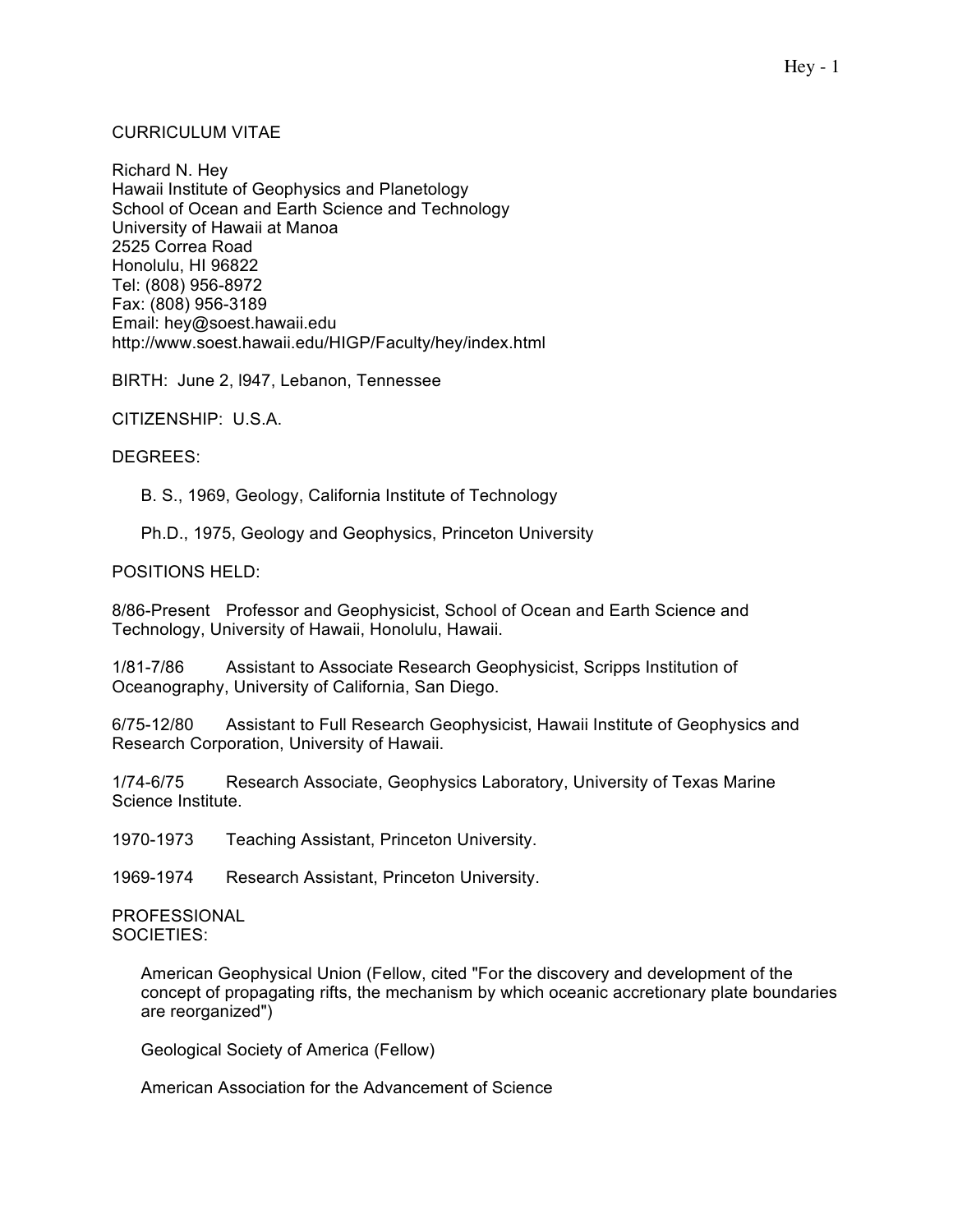# PUBLICATIONS

1. Hey, R.N., K.S. Deffeyes, G.L. Johnson, and A. Lowrie, The Galapagos triple junction and plate motions in the East Pacific, *Nature, 237*, 20-22, 1972.

2. Johnson, G.L., R.N. Hey, and A. Lowrie, Marine geology in the environs of Bouvet Island and the South Atlantic triple junction, *Marine Geophys. Res., 2*, 23-36, 1973.

3. Hey, R.N., Tectonic evolution of the Cocos-Nazca rise, Ph.D. Thesis, Department of Geological and Geophysical Sciences, Princeton University, 169, 1975.

4. Sclater, J.G., C. Bowin, R.N. Hey, H. Hoskins, J. Peirce, J. Phillips, and C. Tapscott, The Bouvet triple junction, *J. Geophys. Res., 81*, 1857-1869, 1976.

5. Vogt, P.R., A. Lowrie, D.R. Bracey, and R.N. Hey, Subduction of aseismic oceanic ridges: Effects on shape, seismicity and other characteristics of consuming plate boundaries, *GSA Special Paper, 172*, 59, 1976.

6. Johnson, G.L., P.R. Vogt, R.N. Hey, J. Campsie, and A. Lowrie, Morphology and structure of the Galapagos rise, *Marine Geophysical Research, 21*, 81-120, 1976.

7. Hey, R.N. and P.R. Vogt, Spreading center jumps and sub-axial asthenosphere flow near the Galapagos hotspot, *Tectonophysics, 37*, 41-52, 1977.

8. Hey, R.N., G.L. Johnson, and A. Lowrie, Recent plate motions in the Galapagos area, *Geol. Soc. Am. Bull., 88*, 1385-1403, 1977.

9. Hey, R.N., Tectonic evolution of the Cocos-Nazca spreading center, *Geol. Soc. Am. Bull., 88*, 1404-1420, 1977.

10. Hey, R.N., A new class of pseudofaults and their bearing on plate tectonics: A propagating rift model, *Earth Planet. Sci. Lett., 37*, 321-325, 1977.

11. Hey, R.N. and P. Milholland, Stability of quadruple junctions, *Nature, 277*, 201-202, 1979.

12. Hey, R.N., Evidence for spreading center jumps from fine-scale bathymetry and magnetic anomalies near the Galapagos Islands, *Geology, 7*, 504-506, 1979.

13. Hey, R.N., F.K. Duennebier, and W.J. Morgan, Propagating rifts on mid-ocean ridges, *J. Geophys. Res., 85*, 3647-3658, 1980.

14. Lowrie, A. and R.N. Hey, Geological and geophysical variations along the western margin of Chile near 33˚S-36˚S and their relation to Nazca plate subduction, *Geol. Soc. Am. Memoir, 154*, 741-754, 1981.

15. Wilson, D.S. and R.N. Hey, The Galapagos axial magnetic anomaly: Evidence for the Emperor event within the Brunhes and for a two-layer magnetic source, *Geophys. Res. Lett., 8*, 167-188, 1981.

16. Hey, R.N. and D.S. Wilson, Propagating rift explanation for the tectonic evolution of the Northeast Pacific - The pseudomovie, *Earth Planet. Sci. Lett., 58*, 167-188, 1982.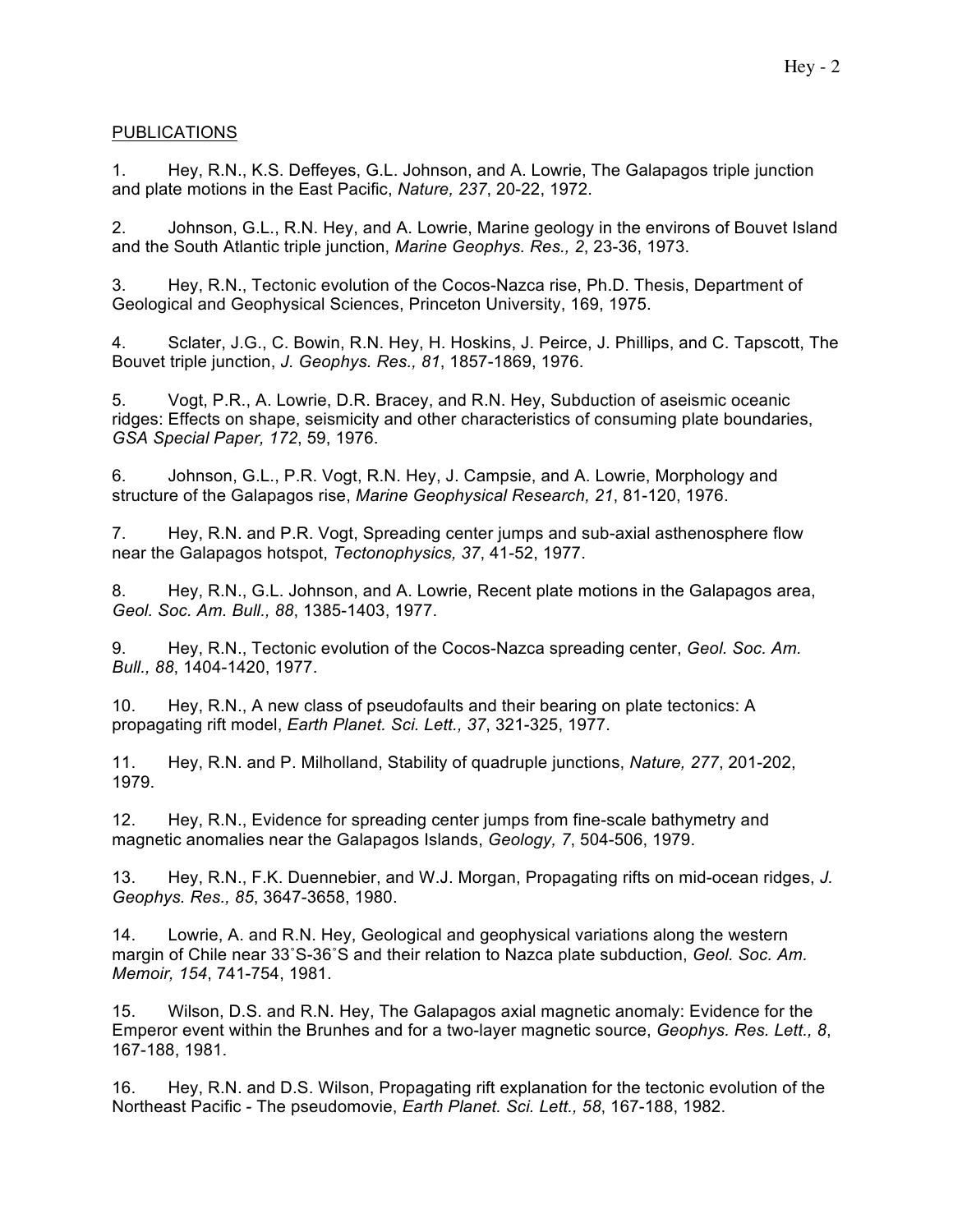17. Sinton, J.M., D.S. Wilson, D.M. Christie, R.N. Hey, and J.R. Delaney, Petrologic consequences of rift propagation on oceanic spreading ridges, *Earth Planet. Sci. Lett., 62*, 193- 207, 1983.

18. Searle, R.C. and R.N. Hey, GLORIA observations of the propagating rift at 95.5°W on the Cocos-Nazca spreading center, *J. Geophys. Res., 88*, 6433-6447, 1983.

19. Hey, R.N., High-technology investigations of rift propagation and plate tectonics, *Proceedings OCEAN's 83, Inst. of Electrical and Electronics Engineers/Marine Technology Society, 2*, 791-796, 1983.

20. Wilson, D.S., R.N. Hey, and C. Nishimura, Propagation as a mechanism of reorientation of the Juan de Fuca ridge, *J. Geophys. Res., 89*, 9215-9225, 1984.

21. Nishimura, C., D.S. Wilson, and R.N. Hey, Pole of rotation analysis of present-day Juan de Fuca plate motion, *J. Geophys. Res., 89*, 10283-10290, 1984.

22. Keating, B., *et al.* (including R.N. Hey), Field tests of SEASAT bathymetric detections, *Marine Geophys. Res., 7*, 69-71, 1984.

23. Hey, R.N., D.F. Naar, M.C. Kleinrock, W.J. Phipps Morgan, E. Morales, and J.G. Schilling, Microplate tectonics along a superfast seafloor spreading system near Easter Island, *Nature, 317*, 320-325, 1985.

24. Schilling, J.G., H. Sigurdsson, A. Davis, and R.N. Hey, Easter microplate evolution, *Nature, 317*, 325-331, 1985.

25. EEZ-SCAN 84 Scientific Staff (inc. R.N. Hey), *Atlas of the Exclusive Economic Zone, Western Conterminous United States:* U.S. Geological Survey Miscellaneous Investigations, Series I-1792, *scale 1:500,000,* 152, 1986.

26. Hey, R.N., M.C. Kleinrock, S.P. Miller, T.M. Atwater, and R.C. Searle, Sea Beam/Deep-Tow investigation of an active oceanic propagating rift system, *J. Geophys. Res., 91*, 3369- 3393, 1986.

27. Miller, S.P. and R.N. Hey, 3-D magnetic modelling of a propagating rift, Galapagos 95.5°W, *J. Geophys. Res., 91*, 3395-3406, 1986.

28. Naar, D.F. and R.N. Hey, Fast rift propagation along the East Pacific Rise near Easter Island, *J. Geophys. Res., 91*, 3425-3438, 1986.

29. Schubert, G. and R.N. Hey, Mantle viscosity beneath the Galapagos 95.5°W propagating rift, *Geophys. Res. Lett., 13*, 329-332, 1986.

30. Miller, S.P. and R.N. Hey, A magnetic investigation of a tectonic problem: The propagating rift, Galapagos 95˚30'W, *J. Geodynamics, 5*, 1-24, 1986.

31. Hey, R.N., H.W. Menard, T.M. Atwater, and D.W. Caress, Changes in direction of seafloor spreading revisited, *J. Geophys. Res., 93*, 2803-2811, 1988.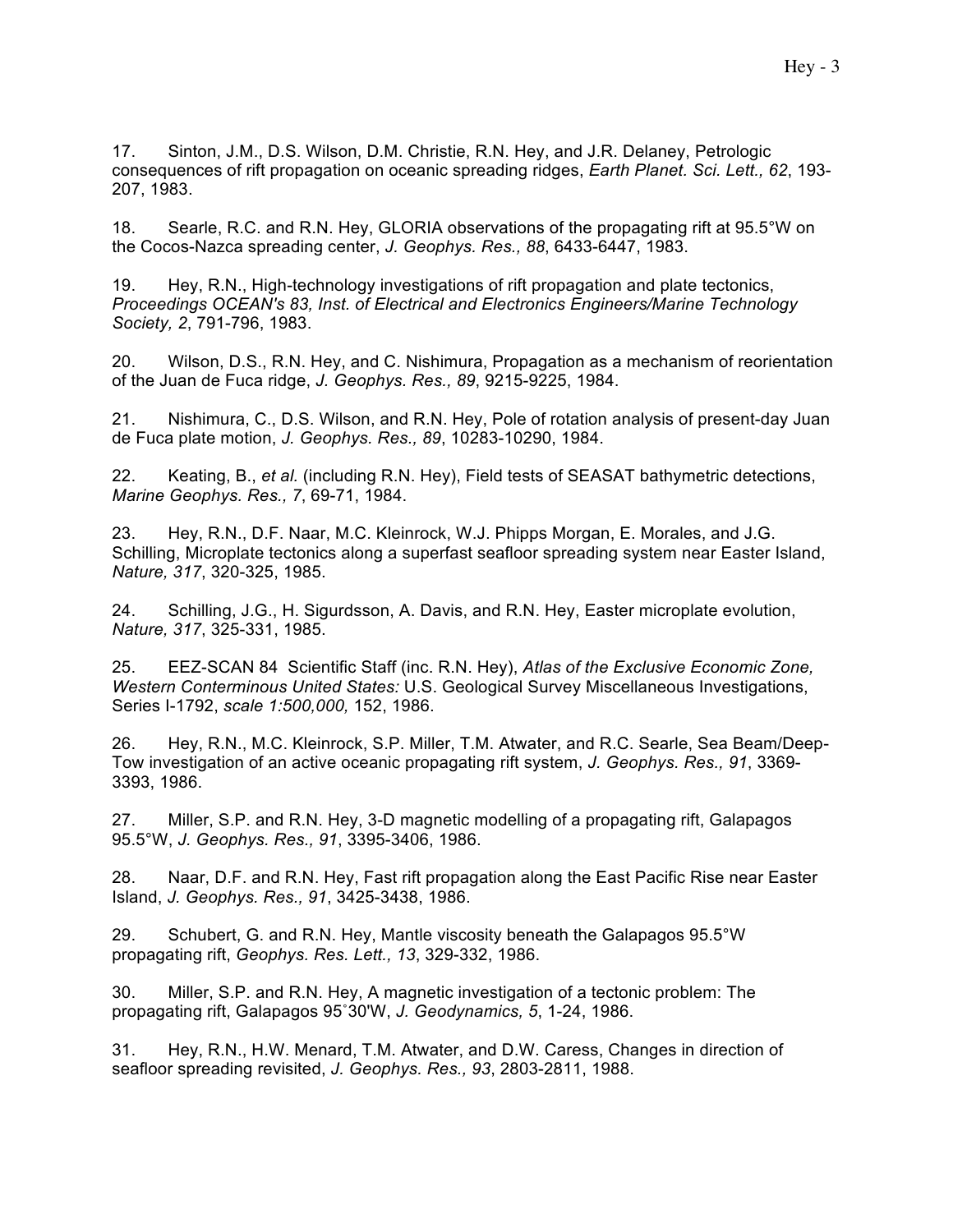32. Caress, D.W., H.W. Menard, and R.N. Hey, Eocene reorganization of the Pacific-Farallon spreading center north of the Mendocino Fracture Zone, *J. Geophys. Res., 93*, 2813- 2838, 1988.

33. Hey, R.N., J.M. Sinton, and F.K. Duennebier, Propagating rifts and spreading centers*,* in *Decade of North American Geology: The Eastern Pacific Ocean and Hawaii,* Geological Society of America, 161-176, 1989.

34. Kleinrock, M.C. and R.N. Hey, Detailed tectonics near the tip of the Galapagos 95.5°W propagator: How the lithosphere tears and a spreading axis develops, *J. Geophys. Res., 94*, 13801-13838, 1989.

35. Kleinrock, M.C., R.C. Searle, and R.N. Hey, Tectonics of the failing spreading system associated with the 95.5°W Galapagos propagator, *J. Geophys. Res., 94*, 13839-13858, 1989.

36. Kleinrock, M.C. and R.N. Hey, Migrating transform zone and lithospheric transfer at the Galapagos 95.5°W propagator, *J. Geophys. Res., 94*, 13859-13878, 1989.

37. Naar, D.F. and R.N. Hey, Speed limit for oceanic transform faults, *Geology, 17*, 420-422, 1989.

38. Searle, R.C., R.I. Rusby, J. Engeln, R.N. Hey, J. Zukin, P.M. Hunter, T.P. LeBas, H.-J. Hoffman, and R. Livermore, Comprehensive sonar imaging of the Easter microplate, *Nature, 341*, 701-705, 1989.

39. Naar, D.F. and R.N. Hey, Recent Pacific-Easter-Nazca plate motions*,* in *Evolution of Mid-Oceanic Ridges,* Geophysical Monograph Series, AGU, 9-30, 1989.

40. Sempere, J.-C., J. Gee, D.F. Naar, and R.N. Hey, Three-dimensional inversion of the magnetic field over the Easter-Nazca propagating rift near 25˚ S, 112˚25' W, *J. Geophys. Res., 94*, 17409-17420, 1989.

41. Hagen, R.A., N.A. Baker, D.F. Naar, and R.N. Hey, Bathymetry and submarine geology in the vicinity of Easter Island, *Marine Geophys. Res., 12*, 297-315, 1990.

42. Naar, D.F. and R.N. Hey, Tectonic evolution of the Easter microplate, *J. Geophys. Res., 96*, 7961-7993, 1991.

43. Klaus, A., W. Icay, D.F. Naar, and R.N. Hey, SeaMARC II survey of a propagating limb of a large non-transform offset near 29˚S along the fastest spreading East Pacific Rise segment, *J. Geophys. Res., 96*, 9985-9998, 1991.

44. Fernandez, L.S. and R.N. Hey, Late Tertiary tectonic evolution of the seafloor spreading system off the coast of California between the Mendocino and Murray fracture zones, *J. Geophys. Res., 96*, 17955-17979, 1991.

45. Martinez, F., D.F. Naar, T.B. Reed(IV), and R.N. Hey, Three-dimensional SeaMARC II, gravity, and magnetics study of large-offset rift propagation at the Pito rift, Easter microplate, *Marine Geophys. Res., 13*, 255-285, 1991.

46. Naar, D.F., F. Martinez, R.N. Hey, T.B. Reed(IV), and S. Stein, Pito rift: How a largeoffset rift propagates, *Marine Geophys. Res., 13*, 287-309, 1991.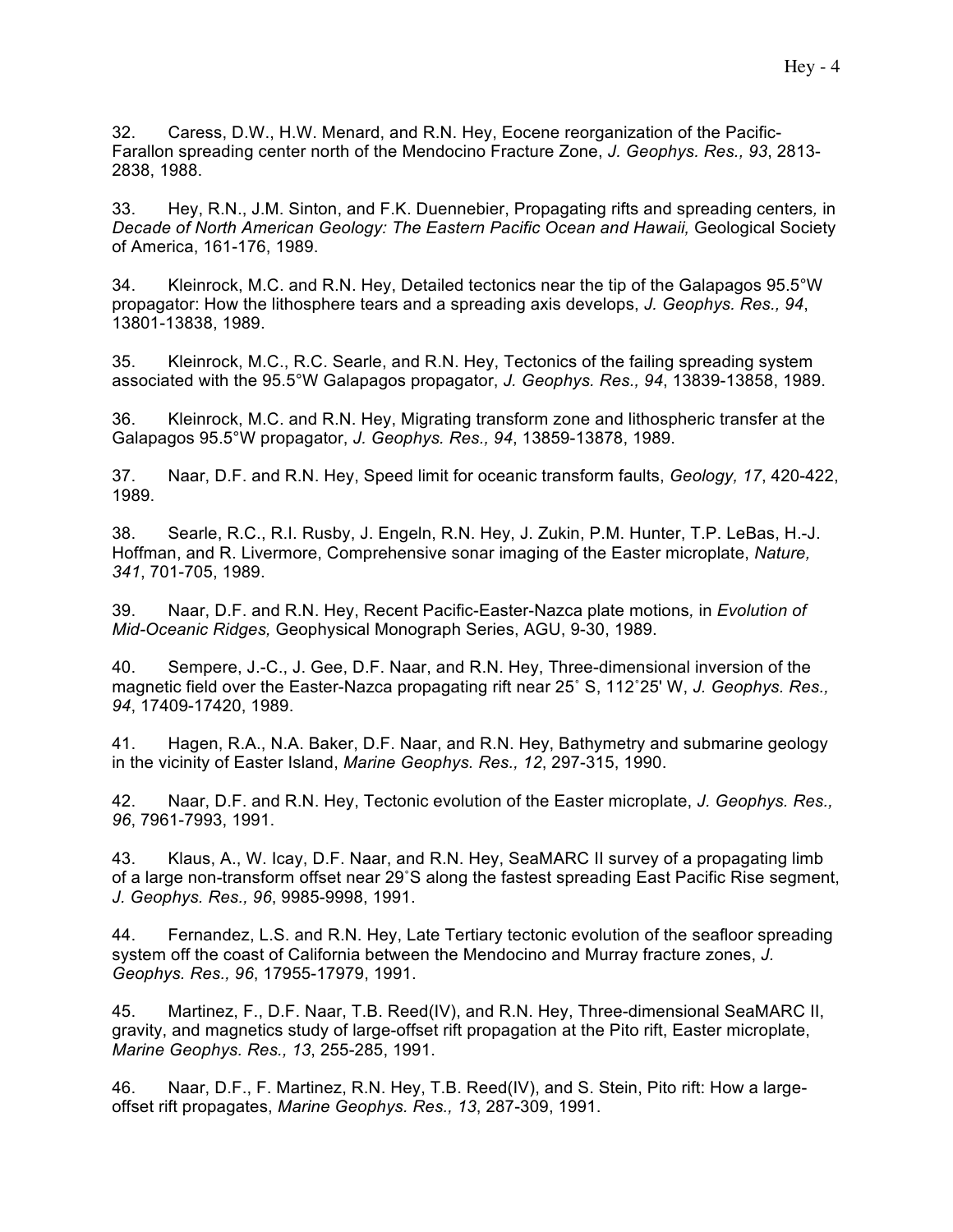47. Grigg, R.W. and R.N. Hey, Paleoceanography of the tropical eastern Pacific Ocean, *Science, 255*, 172-178, 1992.

48. Hey, R.N., J.M. Sinton, M.C. Kleinrock, R.N. Yonover, K.C. Macdonald, S.P. Miller, R.C. Searle, D.M. Christie, T.M. Atwater, N.H. Sleep, H.P. Johnson, and C.A. Neal, ALVIN investigation of an active propagating rift system, Galapagos 95.5˚W, *Mar. Geophys. Res., 14*, 207-226, 1992.

49. Kleinrock, M.C., R.N. Hey, and A.E. Theberge, Practical geological comparison of some seafloor survey instruments, *Geophys. Res. Lett., 19*, 1407-1410, 1992.

50. Auzende, J.-M., R.N. Hey, B. Pelletier, and Y. Lafoy, Propagation d'une zone d' accretion a l'est de la dorsale du bassin Nord Fidjien (SW Pacifique), *C.R. Acad. Sci. Paris, t. 317*(Serie II), 671-678, 1993.

51. Francheteau, J., R. Armijo. J.P. Cogne, M. Constantin, J.Girardeau, R. Hekinian, R. Hey, D. F. Naar, and R. Searle, Fumeurs noirs sur le volcan Pito. a l'extremitie nord du propagateur de l'ile de Pâques, *Soc. Geol. Fr. 93*, 16-17, 1993.

52. Taylor, B., A. Goodliffe, F. Martinez, and R. Hey, Continental rifting and initial sea-floor spreading in the Woodlark basin, *Nature, 374*, 534-537, 1995.

53. Wilson, D.S. and R.N. Hey, History of rift propagation and magnetization intensity for the Cocos-Nazca spreading center, *J. Geophys. Res., 100*, 10041-10056, 1995.

54. Auzende, J.-M., R.N. Hey, B. Pelletier, D. Rouland, Y. Lafoy, E. Gracia, and P. Huchon, Propagating rift west of the Fiji Archipelago (North Fiji Basin, SW Pacific), *J. Geophys. Res., 100*, 17823-17835, 1995.

55. Hey, R.N., P.D. Johnson, F. Martinez, J. Korenaga, M.L. Somers, Q.J. Huggett, T.P. LeBas, R.I. Rusby, and D.F. Naar, Plate boundary reorganization at a large-offset, rapidly propagating rift, *Nature*, *378*, 167-170, 1995.

56. Cogne, J.P., J. Francheteau, V. Courtillot, R. Armijo. J.P. Cogne, M. Constantin, J.Girardeau, R. Hekinian, R. Hey, D. Naar, and R. Searle, Large rotation of the Easter microplate as evidenced by oriented paleomagnetic samples from the ocean floor, *Earth and Planet. Sci. Lett., 136*, 213-222, 1995.

57. Korenaga, J. and R.N. Hey, Recent dueling propagation history at the fastest spreading center, the East Pacific Rise, 26° -32°S, *J. Geophys. Res., 101*, 18023-18041, 1996.

58. Hekinian, R., J. Francheteau, R. Armijo, J.P. Cogne, M. Constantin, J. Girardeau, R. Hey, D.F. Naar, and R. Searle, Petrology of the Easter microplate region in the South Pacific, *J. Volcanology & Geothermal Res., 72,* 259-289, 1996.

59. Martinez, F., R.N. Hey, and P.D. Johnson, The East ridge system 28.5-32°S East Pacific rise: Implications for overlapping spreading center development, *Earth and Planet. Sci. Lett., 151*, 13-31, 1997.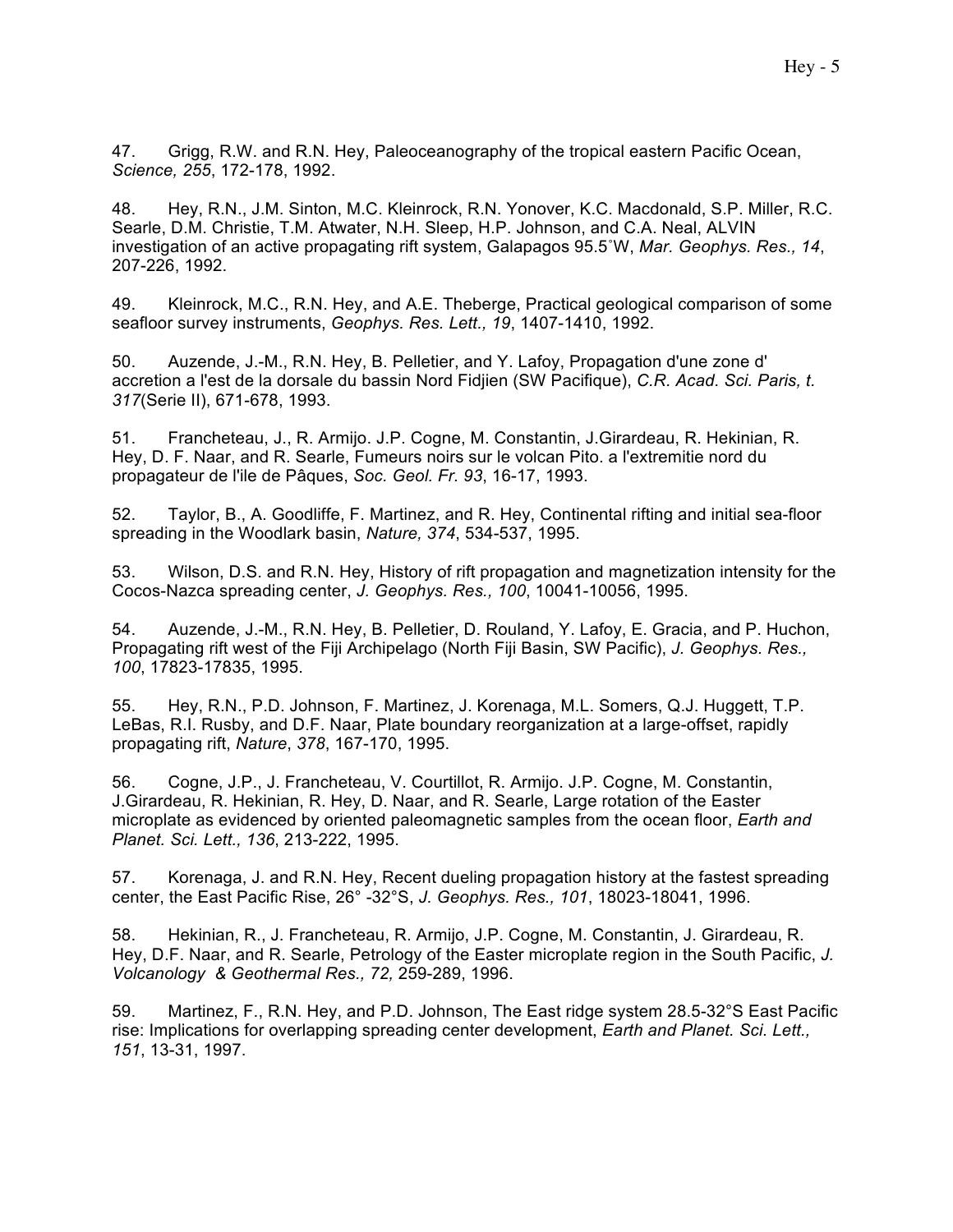60. Rappaport, Y., D.F. Naar, C.C. Barton, Z.J. Liu, and R.N. Hey, Morphology and distribution of seamounts surrounding Easter Island, *J. Geophys. Res., 102,* 24713-24728, 1997.

61. Goodliffe, A.M., B. Taylor, F. Martinez, R. Hey, K. Maeda, and K. Ohno, Synchronous reorientation of the Woodlark Basin spreading center, *Earth and Planet. Sci. Lett*., *146*, 233-242, 1997.

62. Hey, R.N., Speculative propagating rift-subduction zone interactions with possible consequences for continental margin evolution, *Geology, 26,* 247-250*,* 1998.

63. Hey, R.N., Subtle error on sea floor, *Nature, 396*, 210, 1998.

64. Hey, R., Every album's an "Aloha"?, *On The Tracks, 6*, 7, 1999.

65. Pardee, D.R., R.N. Hey, and F. Martinez, Cross-sectional areas of mid-ocean ridge axes bounding the Easter and Juan Fernandez microplates, *Mar. Geophys. Res., 20*, (1998), 517- 531, 2000.

66. Hey, R.N., Propagating Rifts and Microplates, in Encyclopedia of Ocean Sciences, eds. J.H. Steele, S.A.Thorpe, and K.K. Turekian, Academic Press, London, Volume 4, 2300-2308, 2001.

67. Baker, E.T., R.N. Hey, J.E. Lupton, R.A. Feely, J.J. Gharib, G.J. Massoth, J.A. Resing, F.J. Sansone, M. Kleinrock, F. Martinez, D. Naar, C. Rodrigo, D. Bohnenstiehl, and D. Pardee, Hydrothermal venting along Earth's fastest spreading center: East Pacific Rise, 27.5°-32.3°S, *J. Geophys. Res*., v. 107, No. B7, EPM2, 1-14, 10.1029/2001JB000651, 2002.

68. Hey, R.N., F. Martinez, S. Diniega, D.F. Naar, J. Francheteau, and the Pito93 Scientific Team (R. Armijo, M. Constantin, J.P. Cogne, J. Girardeau, R. Hekinian, and R. Searle), Preliminary attempt to characterize the rotation of seafloor in the Pito Deep area of the Easter Microplate using a submersible magnetometer, *Mar. Geophys. Res.*, 23, 1-12, 2002.

69. Naar, D.F., R. Hekinian, M. Segonzac, J. Francheteau, and the Pito Dive Team (R. Armijo, J.-P. Cogne, M. Constatin, J. Girardeau, R. Hey, and R. Searle), Vigorous venting and biology at Pito Seamount, Easter Island, Mid-Ocean Ridges: Hydrothermal Interactions Between the Lithosphere and Oceans, Geophysical Monograph Series 148, American Geophysical Union, 10.1029/148GM13, 305-318, 2004.

70. Walker, S.L., E.T. Baker, G.J. Massoth and R.N. Hey, Short-term variations in the distribution of hydrothermal plumes along a superfast spreading center, East Pacific Rise, 27°30'-32°20'S, Geochem.Geophys.Geosyst., 5, Q12005, doi:10.1029/2004GC000789, 2004.

71. Hey, R.N., Propagating Rifts and Microplates at Mid-Ocean Ridges, in Encyclopedia of Geology, eds. R.C. Selley, R. Cocks and I. Plimer, Academic Press, London, 396-405, 2004.

72. Hey, R. N., E. Baker, D. Bohnenstiehl, G. Massoth, M. Kleinrock, F. Martinez, D. Naar, D. Pardee, J. Lupton, R. Feely, J. Gharib, J. Resing, C. Rodrigo, F. Sansone, and S. Walker, Tectonic/volcanic segmentation and controls on hydrothermal venting along Earth's fastest seafloor spreading system, EPR 27°-32°S, Geochem. Geophys. Geosyst., Vol. 5, No. 12, Q12007, doi: 10.1029/2004GC000764, 2004.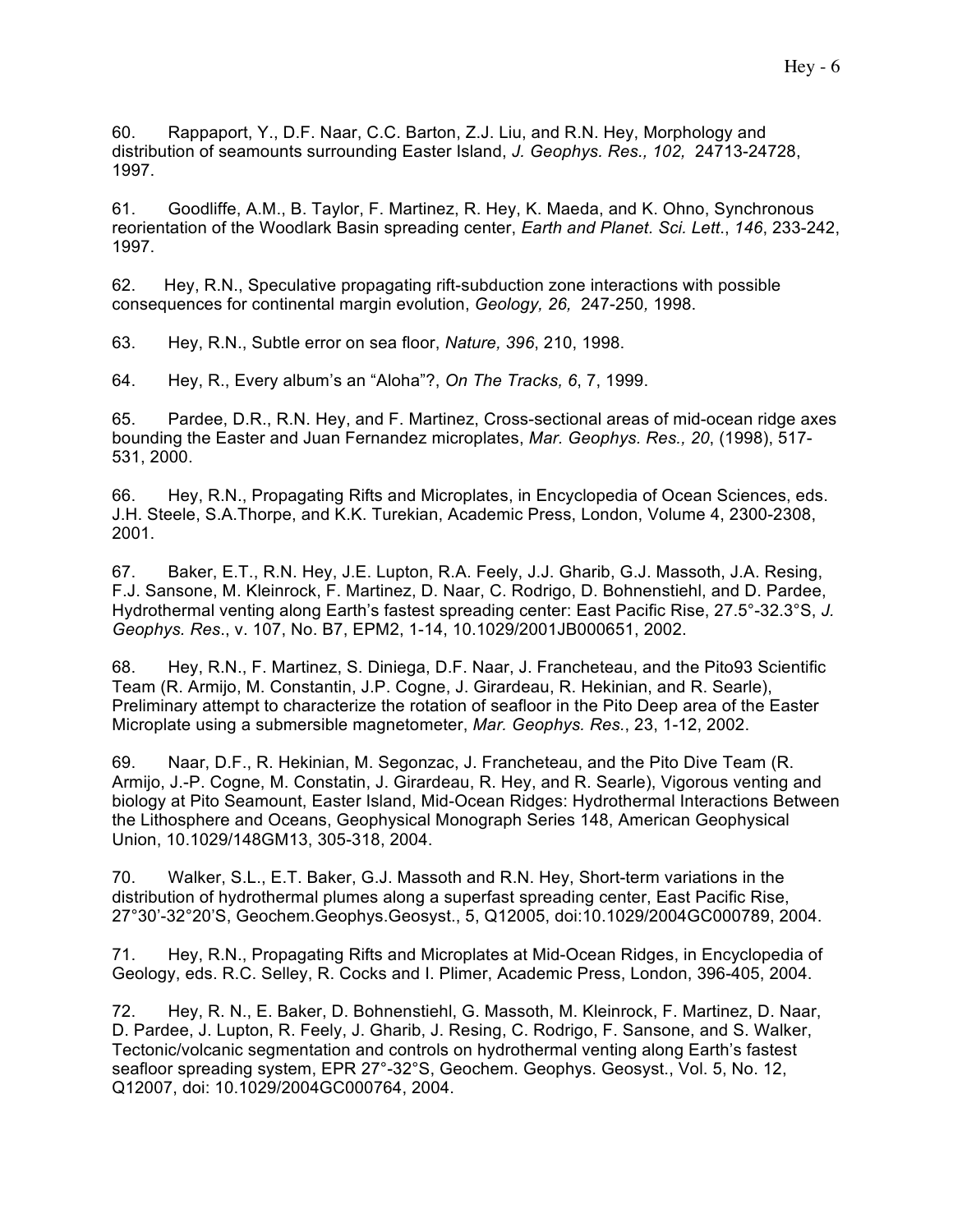74. Hey, R.N., G.J. Massoth, R.C. Vrijenhoek, P.A. Rona, J. Lupton and D.A. Butterfield, Hydrothermal vent geology and biology at Earth's fastest spreading rates, *Mar. Geophys. Res.,*  DOI 10.1007/s11-1-005-1887-x, 2006.

75. Hoskuldsson, A., R. Hey, E. Kjartansson, G.B. Gudmundsson, The Reykjanes Ridge between 63°10'N and Iceland, J. Geodynamics, 43, 73-86, 2007.

76. Bohnenstiehl, D.R., J.K. Howell and R.N. Hey, The distribution of axial lava domes along a superfast overlapping spreading center, 27-32°S on the East Pacific Rise, Geochem. Geophys. Geosyst., 9, Q12016, doi: 10.1029/2008GC002158, 2008.

77. Hey, R., F. Martinez, Á. Höskuldsson, and Á. Benediktsdóttir, Propagating rift model for the V-shaped ridges south of Iceland, Geochem. Geophys. Geosyst., Vol. 11, No. 3, Q03011, doi: 10.1029/2009GC002865, 2010.

78. Hey, R., The pulsing Iceland plume: A personal evolution from believer to agnostic, http://www.mantleplumes.org/Disclosure.html, 2010.

79. Hey, R.N., Seafloor Spreading, *in* Encyclopedia of Solid Earth Geophysics, ed. H. Gupta, Springer, Dordrecht, ISBN 978-90-481-8701-0, 1055-1059, 2011.

80. Benediktsdóttir, Á., R. Hey, F. Martinez & Á. Höskuldsson, Detailed tectonic evolution of the Reykjanes Ridge during the past 15 Ma, Geochem. Geophys. Geosyst., Vol. 13, No. 2, Q02008, DOI:10.1029/2011GC003948, 2012.

81. Bohnenstiehl, D.R., J.K. Howell, S.M. White, and R.N. Hey, A modified basal outlining algorithm for identifying topographic highs from gridded elevation data, Part 1: Motivation and methods, Computers & Geosciences, http://dx.doi.org/10.1016/j.cageo.2012.04.023, 2012.

82. Benediktsdóttir, Á., R. Hey, F. Martinez & Á. Höskuldsson, Evolution of the Reykjanes Ridge during the past 15 Ma, http://www.mantleplumes.org/RR\_VSRs.html, 2013.

83. Hey, R.N., Propagating Rifts and Microplates at Mid-Ocean Ridges, http://www.sciencedirect.com/science/article/pii/B978012409548903027X, in Elsevier's Science Direct online Reference Module in Earth Systems and Environmental Sciences, ed. S. Elias, ISBN: 978-0-12-409548-9, 2013.

84. Hey, R.N., Tectonics: Propagating Rifts and Microplates at Mid-Ocean Ridges, http://www.sciencedirect.com/science/article/pii/B978012409548903027X, in Elsevier's Science Direct online Reference Module in Earth Systems and Environmental Sciences, ed. S. Elias, ISBN: 978-0-12-409548-9, 2015.

85. Hey, R., F. Martinez, Á. Höskuldsson, D.E. Eason, J. Sleeper, S. Thordarson, Á. Benediktsdóttir, and S. Merkuryev, Multibeam investigation of the active North Atlantic plate boundary reorganization tip, *Earth Planet. Sci. Lett., 435*, 115-123, http://dx.doi.org/10.1016/j.epsl.2015.12.019, 2016.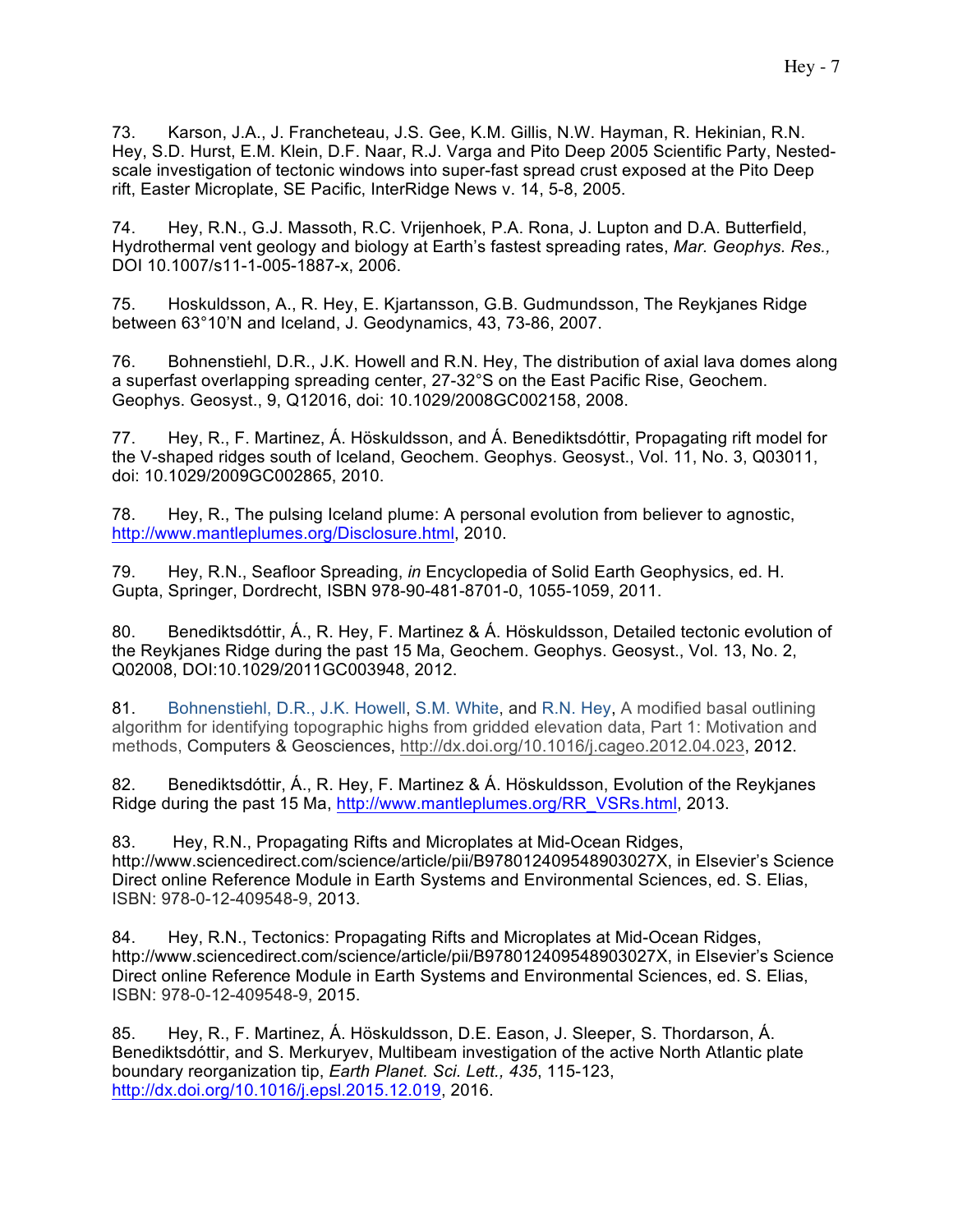86. Benediktsdóttir, Á., R. Hey, F. Martinez, and Á. Höskuldsson (2016), A new kinematic model of the Mid-Atlantic Ridge between 55°55'N and the Bight Transform Fault for the past 6 Ma, J. Geophys. Res. Solid Earth, 121, 455–468, doi:10.1002/2015JB012504.

87. Hey, R., F. Martinez, Á. Höskuldsson, D.E. Eason, J. Sleeper, S. Thordarson, Á. Benediktsdóttir, and S. Merkuryev, Marine geophysical survey of the active Reykjanes Ridge reorganization tip – Implications for the radially expanding Iceland plume model, http://www.mantleplumes.org/RR\_Reorg.html, 2016.

88. Martinez, F., and R. Hey, Propagating buoyant mantle upwelling on the Reykjanes Ridge, *Earth Planet. Sci. Lett.*, 457, 10-22, http://dx.doi.org/10.1016/j.epsl.2016.09.057, 2017.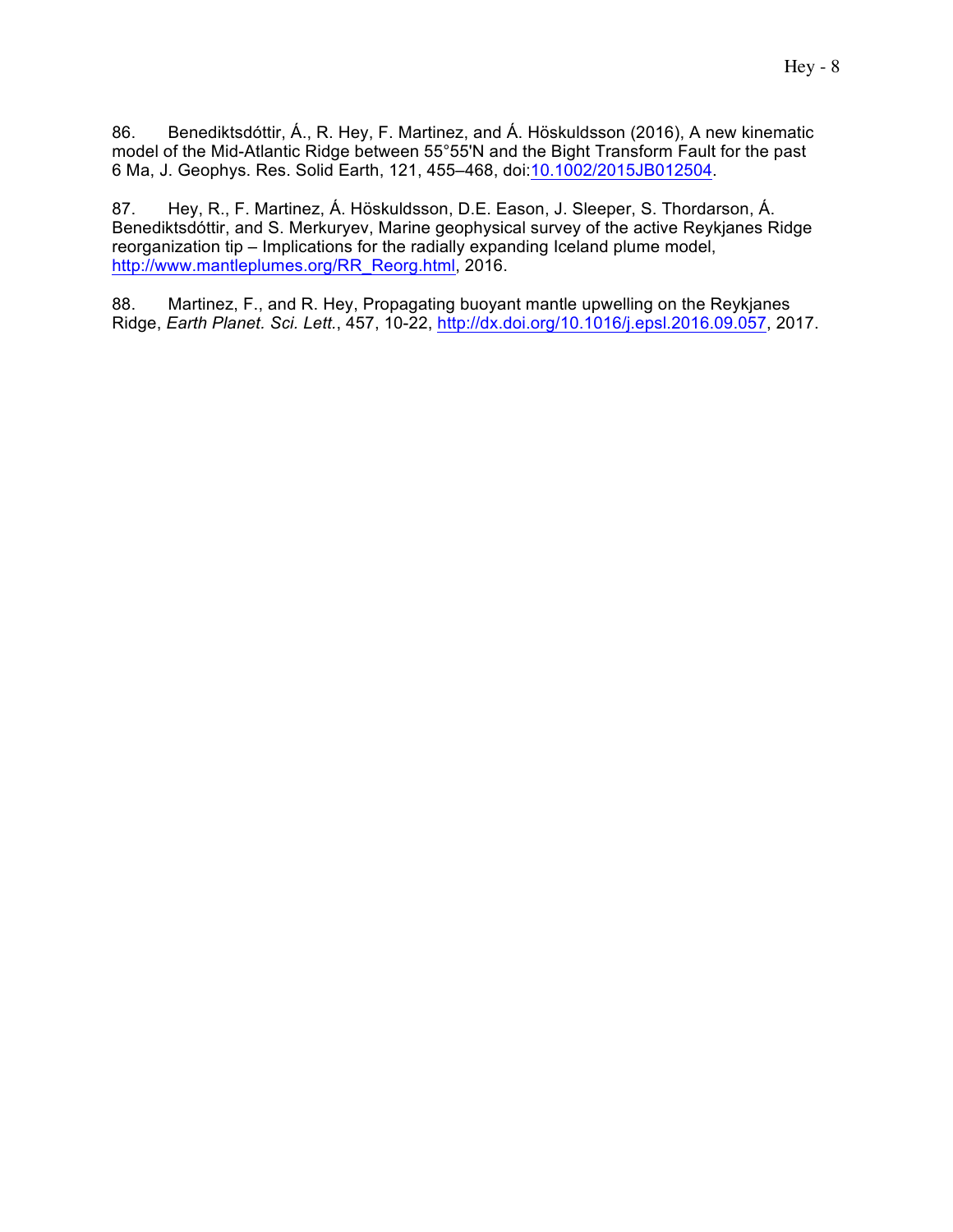# ABSTRACTS

1. Hey, R.N. and W.J. Morgan, Parallel seamount chains in the Northeast Pacific, *Eos Trans. AGU*, *52*, 236, 1971.

2. Deffeyes, K.S., R.N. Hey, G.L. Johnson, and A. Lowrie, Plate tectonics near the Galapagos triple junction, *Eos Trans. AGU*, *52*, 237, 1971.

3. Hey, R.N., Tendency of mantle hotspots to cluster 90° from relative rotation poles, *Eos Trans. AGU*, *53*, 520, 1972.

4. Hey, R.N., G.L. Johnson, and A. Lowrie, The Bouvet triple junction and plate motions in the South Atlantic, *GSA Abstracts with Programs*, *4*, 537-538, 1972.

5. Hey, R.N. and G.L. Johnson, Evolution of the Galapagos gore, *Eos Trans. AGU*, *53*, 1122, 1972.

6. Hey, R.N., G.L. Johnson, and A. Lowrie, Recent apparent asymmetrical spreading near the Galapagos hotspot, *Eos Trans. AGU*, *54*, 244, 1973.

7. Hey, R.N., Tectonic evolution of the Cocos-Nazca rise, *Eos Trans. AGU*, *55*, 1186-1187, 1974.

8. Vogt, P.R., R.N. Hey, G. Byerly, J. de Boer, and A. Trehu, Magnetic telechemistry, subaxial flow, and the Galapagos hotspot: New observations, *Eos Trans. AGU*, *56*, 445, 1975.

9. Peirce, J.W., C.O. Bowin, R.N. Hey, H. Hoskins, J.D. Phillips, J.G. Sclater, and C.R. Tapscott, The Bouvet triple junction, *Eos Trans. AGU*, *56*, 452, 1975.

10. Hey, R.N. and P.R. Vogt, Rise axis jumps and sub-axial flow near the Galapagos hotspot, Interdisciplinary Symposium l0: Mid-Ocean Ridges, Oceanic Trenches and Geodynamics, *Grenoble IUGG*, 89, 1975.

11. Hey, R.N., S. Dey-Sarkar, J.S. Watkins, and J.L. Worzel, Multichannel seismic reflection investigation of the Mexican ridges, *GSA Abstracts with Programs*, *7*, 1114, 1975.

12. Lowrie, A. and R.N. Hey, Geological and geophysical discontinuities in Chile near 33°- 35°S, *Eos Trans. AGU*, *57*, 332, 176.

13. Hey, R.N. and A. Lowrie, Speculative plate tectonic explanation for the geological and geophysical discontinuities in Chile near 33˚-36˚S, *Eos Trans. AGU*, *57*, 1004, 1976.

14. Vogt, P.R. and R.N. Hey, Evidence for very small hotspots in the eastern Pacific and the problem of basalt discharge episodicity, *Eos Trans. AGU*, *57*, 1015, 1976.

15. Hey, R.N. and H.W. Menard, Plate tectonics - 10 years after the revolution, *Eos Trans. AGU*, (organized and chaired symposium), *58*, 511, 1977.

16. Hey, R.N., A new class of pseudofaults and their bearing on plate tectonics, *Eos Trans. AGU*, *58*, 511, 1977.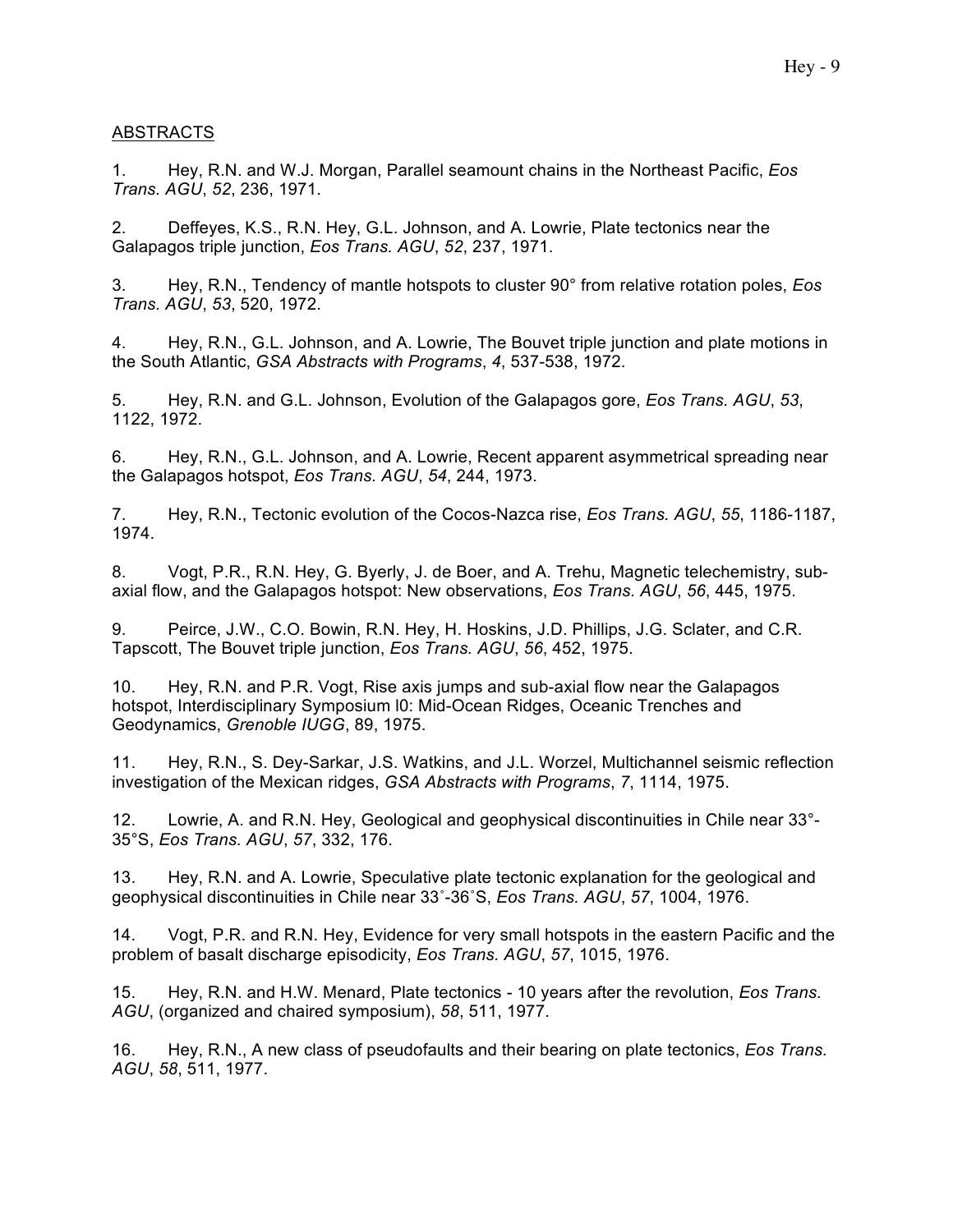17. Hey, R.N., Evidence for spreading center jumps from fine-scale bathymetry and magnetics, *Eos Trans. AGU*, *58*, 1230, 1977.

18. Hey, R.N., Patterns of spreading center jumps: The propagating rift model, *GSA Abstracts with Programs*, *10*, 420, 1978.

19. Hey, R.N., F.K. Duennebier, and W.J. Morgan, Additional evidence for propagating rifts, *Eos Trans. AGU, 59*, 1197-1198, 1978.

20. Hey, R.N., Magnetic anomalies, plate tectonics, propagating rifts and quantitative tests of the fixed hotspot hypothesis, *in Origin and Applications of Marine Magnetic Anomalies session, Hawaii Symposium on Intraplate Volcanism and Submarine Volcanism*, (organized and chaired session), *Abstract Volume*, 109, 1979.

21. Hey, R.N. and W.J. Morgan, Marine magnetic anomalies and plate tectonics, *IUGG Interdisciplinary Symposia*, *Abstract Volume*, 464, 1979.

22. Hey, R.N. and J.M. Sinton, New observations and implications of propagating rifts, *Eos Trans. AGU*, *60*, 957, 1979.

23. Sinton, J.M. and R.N. Hey, Oceanic ferrobasalts, off-ridge magmas and propagating rifts along the Galapagos spreading center, *Eos Trans. AGU*, *60*, 971, 1979.

24. Wilson, D.S. and R.N. Hey, Additional propagating rifts in the Galapagos area, *Eos Trans. AGU*, *60*, 957, 1979.

25. Nishimura, C. and R.N. Hey, A model for the tectonic history of the Juan de Fuca region consistent with the propagating rift and rigid plate hypotheses, *GSA Abstracts with Programs*, *12*, 145, 1980.

26. Hey, R.N., C. Nishimura, D.S. Wilson, and G.C. Fryer, Propagating rift explanation for the tectonic evolution of the Juan de Fuca region, *Eos Trans. AGU*, *61*, 359, 1980.

27. Hey, R.N., F.K. Duennebier, J.M. Sinton, J.A. Philpotts, and D.S. Wilson, Tectonic implications of propagating rifts, *Paris International Geological Congress Abstract*, *Volume One*, 350, 1980.

28. Hey, R.N., Cenozoic plate tectonic evolution of the Galapagos region and Central American land bridge/oceanic barrier, *GSA Abstracts with Programs*, *12*, 446, 1980.

29. Sinton, J.M., D.M. Christie, D.S. Wilson, and R.N. Hey, Petrological implications of propagating rifts, *GSA Abstracts with Programs*, *12*, 523, 1980.

30. Wilson, D.S., R.N. Hey, J.M. Sinton, and D.M. Christie, Magnetization intensity and iron enrichment near the eastern Galapagos high amplitude magnetics boundary, *GSA Abstracts with Programs*, *12*, 550, 1980.

31. Hey, R.N. and D.S. Wilson, Propagating rifts - the motion picture, *Eos Trans. AGU*, *61*, 1104-1105, 1980.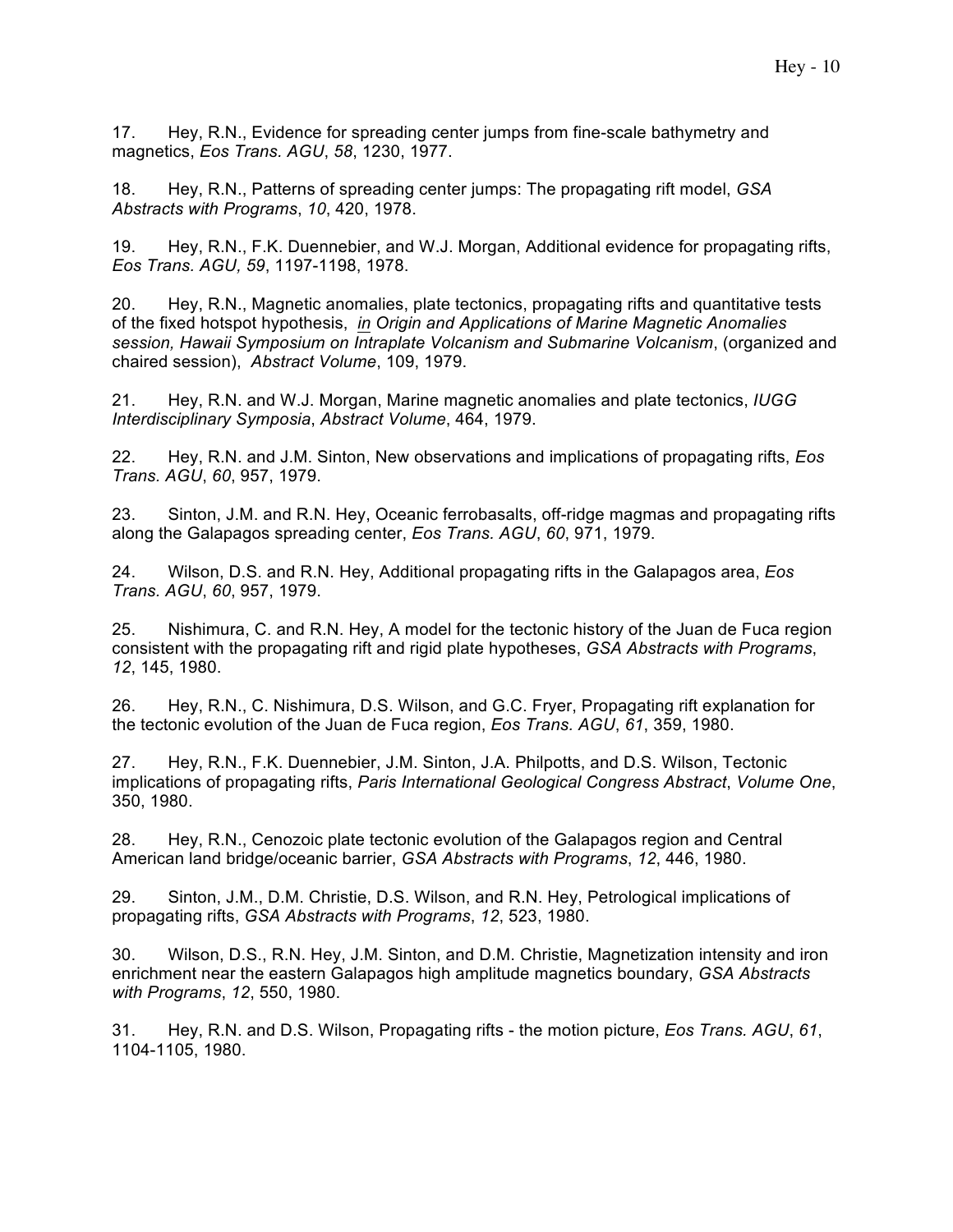32. Wilson, D.S. and R.N. Hey, A new reversal during the Brunhes and other implications of the fine structure of the axial magnetic anomaly, Galapagos spreading center, *Eos Trans. AGU*, *61*, 943, 1980.

33. Christie, D.M., J.M. Sinton, D.S. Wilson, R.N. Hey, and J.A. Philpotts, Magmatic evolution at propagating rift tips, *in The Generation of the Oceanic Lithosphere Chapman Conference*, *Abstract Volume*, 19, 1981.

34. Hey, R.N., Propagating rifts, *in The Generation of the Oceanic Lithosphere Chapman Conference*, *Abstract Volume*, 17, 1981.

35. Sinton, J.M., D.M. Christie, D.S. Wilson, and R.N. Hey, Petrological consequences of rift propagation on oceanic spreading ridges, *in The Generation of the Oceanic Lithosphere Chapman Conference*, *Abstract Volume*, 17, 1981.

36. Nishimura, C., D. Wilson, and R.N. Hey, Present-day subduction of the Juan de Fuca plate, *Eos Trans. AGU*, *62*, 404, 1981.

37. Hey, R.N., Anomalous tectonics of the Costa Rica rift, *Eos Trans. AGU*, *62*, 1027, 1981.

38. Hammond, S., A. Malahoff, and R.N. Hey, Detailed bathymetric evidence for recent rifting at the Cobb propagator, Juan de Fuca ridge, *Eos Trans. AGU*, *62*, 1028, 1981.

39. Hey, R.N., Rejuvenation of fracture zones - the origin of the Blanco trough, *Eos Trans. AGU*, *63*, 443, 1982.

40. Hey, R.N., F.N. Spiess, R.C. Searle, S.P. Miller, and T.M. Atwater, High resolution studies of a propagating rift system, *Eos Trans. AGU*, *63*, 1101, 1982.

41. Miller, S.P. and R.N. Hey, 3-D magnetic modeling of a propagating rift, *Eos Trans. AGU*, *63*, 1101, 1982.

42. Kleinrock, M.C. and R.N. Hey, Propagating rift explanation for the tectonic evolution of the Surveyor fracture zone, *Eos Trans. AGU*, *63*, 1101, 1982.

43. Wilson, D.S., R.N. Hey, and C. Nishimura, Propagation as a mechanism of ridge reorientation in the Juan de Fuca area, *Eos Trans. AGU*, *63*, 1146, 1982.

44. Hey, R.N., D.S. Wilson, and C. Nishimura, Propagating rifts and the plate tectonic evolution of the Northeast Pacific - the movie, *Eos Trans. AGU*, *63*, 1146, 1982.

45. Hey, R.N., Recent developments in the application of the propagating rift hypothesis, *Hamburg IUGG, Interdisciplinary Symposia Abstract*, *2*, 537, 1983.

46. Hey, R.N., A speculative hypothesis for the evolution of the southern San Andreas transform fault system, *Eos Trans. AGU*, *64*, 864-865, 1983.

47. Hey, R.N., M.C. Kleinrock, R.C. Searle, S.P. Miller, and T.M. Atwater, High-resolution corroboration of the propagating rift hypothesis at 95.5°W, Galapagos spreading center, *Eos Trans. AGU*, *64*, 760, 1983.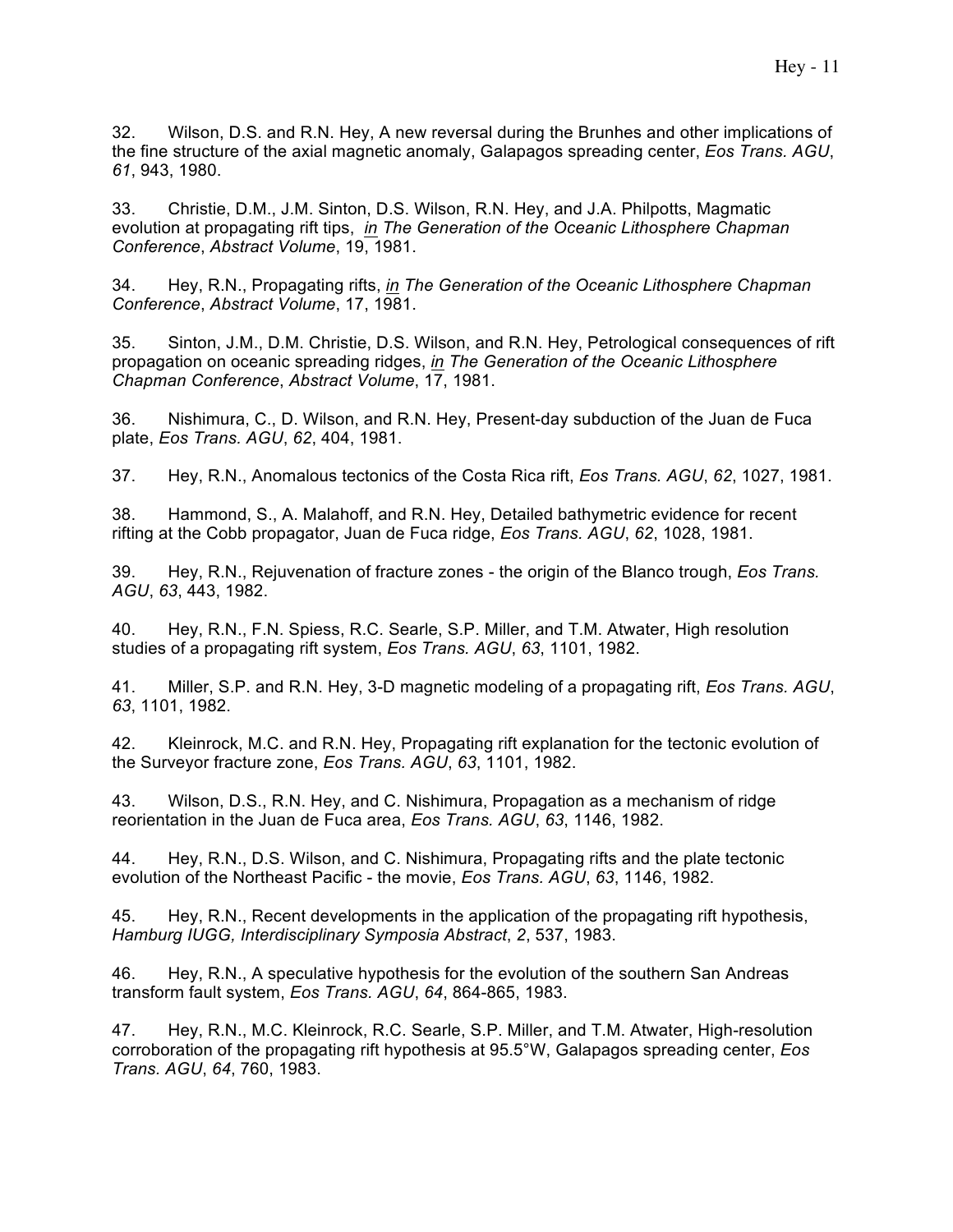48. Kleinrock, M.C. and R.N. Hey, Deep-Tow and Sea Beam studies of 95.5° W propagating rift, *Eos Trans. AGU*, *64*, 852, 1983.

49. Miller, S.P. and R.N. Hey, 3-D magnetic modeling of a propagating rift, 95.5°W, *Eos Trans. AGU*, *64*, 760, 1983.

50. Hey, R.N., D.F. Naar, M.C. Kleinrock, J.Phipps Morgan, E. Morales, and L. Johnson, Microplate tectonics and fast rift propagation along the superfast spreading East Pacific Rise near Easter Island, *Eos Trans. AGU*, *64*, 855, 1983.

51. Naar, D.F. and R.N. Hey, Preliminary analysis of Sea Beam and magnetics data from the Easter microplate, *Eos Trans. AGU*, *64*, 855, 1983.

52. Wilson, D.S., R.N. Hey, and C.E. Nishimura, Propagation as a mechanism of ridge reorientation in the Juan de Fuca area, *Eos Trans. AGU*, *65*, 330, 1984.

53. Naar, D.F. and R.N. Hey, Origin of the Easter-Nazca spreading center by fast rift propagation, *Eos Trans. AGU*, *65*, 1006, 1984.

54. Field, M.E., B.D. Edwards, N. Kenyon, M. Somers, and R.N. Hey, Volcanic and depositional patterns on the seafloor off Southern California as seen by GLORIA side-scan sonar, *Eos Trans. AGU*, *65*, 1083, 1984.

55. Kleinrock, M.C., R.N. Hey, and C. deMoustier, The 'Omega' deception in Seabeam data, *Eos Trans. AGU*, *65*, 1103, 1984.

56. Karsten, J., *et al.* (including R. Hey), Regional setting and local character of a hydrothermal field/sulfide deposit on the Endeavour segment of the Juan de Fuca ridge, *Eos Trans. AGU*, *65*, 1111, 1984.

57. Menard, H.W., R.N. Hey, and T. Atwater, The end of the Mendocino escarpment, *Eos Trans. AGU*, *66*, 368, 1985.

58. Naar, D.F. and R.N. Hey, Possible models for the origin and evolution of the Easter microplate, *Eos Trans. AGU*, *66*, 968, 1985.

59. Caress, D.W., H.W. Menard, R.N. Hey, and T.M. Atwater, Seafloor spreading reorganization in the NE Pacific, *Eos Trans. AGU*, *66*, 1062, 1985.

60. Hey, R.N., *et al.* (including R. Hey), ALVIN investigation of an oceanic propagating rift system, Galapagos 95.5°W, *Eos Trans. AGU*, *66*, 1091, 1985.

61. Kleinrock, M.C. and R.N. Hey, Detailed tectonics at the tip(s) of the 95.5°W Galapagos propagating rift, *Eos Trans. AGU, 66*(1092), , 1985.

62. Kleinrock, M.C. and R.N. Hey, Galapagos 95.5°W propagating rift system - more results from ALVIN and Deep-Tow studies, *Eos Trans. AGU*, *67*, 1185, 1986.

63. Caress, D.W., H.W. Menard, R.N. Hey, and M.C. Kleinrock, Reorganization of the Pacific-Farallon spreading center, *Eos Trans. AGU*, *67*, 1210, 1986.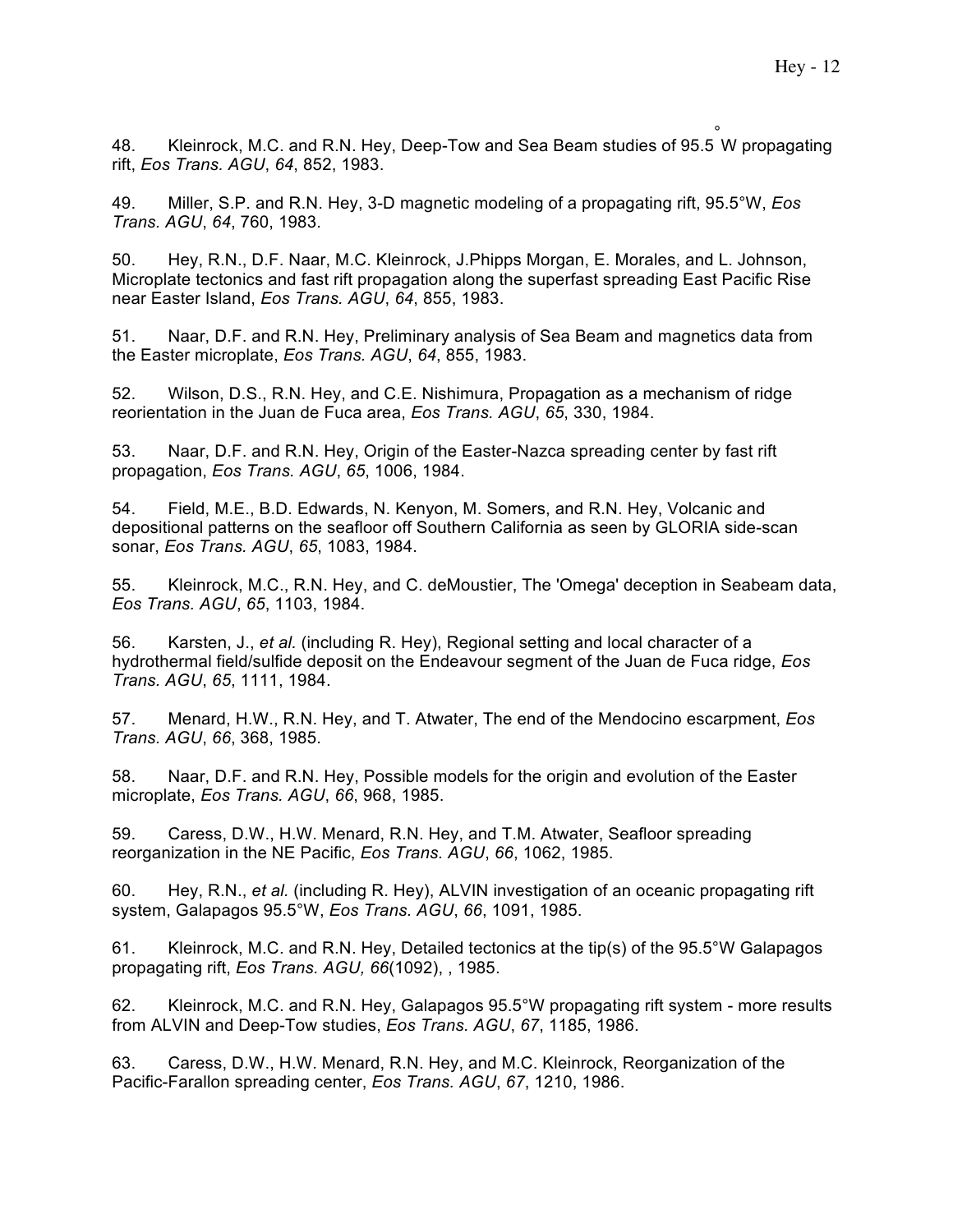64. Naar, D.F., M.C. Kleinrock, R.N. Hey, D.W. Caress, K. Raeder, and D. Sandwell, Hot wax seafloor spreading experiments on video, *Eos Trans. AGU*, *67*, 1228, 1986.

65. Hey, R.N., *et al.*, ALVIN results from the 1985 Galapagos propagating rift expedition the greatest hits video, *Eos Trans. AGU*, *67*, 1227, 1986.

66. Naar, D.F. and R.N. Hey, Past and present motions of the Easter microplate, *Vancouver IUGG, Union Abstracts*, *Volume One*, 85, 1987.

67. Hey, R.N., J.M. Sinton, F.K. Duennebier, and M.C. Kleinrock, Propagating rifts and spreading centers, *Vancouver IUGG, Union Abstracts, 1*(86), , 1987.

68. Sempere, J.C., D. Naar, J. Gee, and R.N. Hey, Three-dimensional inversion of the magnetic field over the Easter-Nazca propagating rift near 25°S, 112°25'W, *Eos Trans. AGU*, *68*, 1477, 1987.

69. Naar, D. and R.N. Hey, The spinning Easter microplate, *Eos Trans. AGU*, *68*, 1477, 1987.

70. Craig, H., Y. Horibe, K.A. Farley, J.A. Welhan, K.-R. Kim, and R.N. Hey, Hydrothermal vents in the Mariana Trough: Results of the first ALVIN dives, *Eos Trans. AGU*, *68*, 1531, 1987.

71. Hey, R.N., D.F. Naar, J. Francheteau, and S. Stein, SeaMARC II investigation of the Easter microplate, *Eos Trans. AGU*, *69*, 266, 1988.

72. Kleinrock, M.C. and R.N. Hey, Tectonics of a migrating transform zone: The propagator system at 95.5°W along the Galapagos spreading axis, *GSA Abstracts with Programs*, *20*, A168, 1988.

73. Naar, D.F. and R.N. Hey, EPR transform speed limit and Pacific-Easter-Nazca plate motions during the Brunhes, *Eos Trans. AGU*, *69*, 1422, 1988.

74. Baker, N.A., R.A. Hagen, D.F. Naar, and R.N. Hey, Bathymetry and submarine geology in the vicinity of Easter Island from SeaMARC II and Sea Beam data, *Eos Trans. AGU*, *69*, 1429, 1988.

75. Hey, R.N., A. Klaus, W. Icay, and D. Naar, SeaMARC II survey of the propagating limb of a large non-transform offset along the fastest spreading EPR segment, *Eos Trans. AGU*, *69*, 1429, 1988.

76. Rusby, R.H., R.C. Searle, J. Engeln, R.N. Hey, D.F. Naar, and J. Zukin, GLORIA and other surveys of the Easter and Juan Fernandez microplates, *Eos Trans. AGU*, *69*, 1429, 1988.

77. Kleinrock, M.C., R.C. Searle, and R.N. Hey, Tectonics of the failing spreading system associated with the 95.5°W Galapagos propagator, *Eos Trans. AGU*, *70*, 456, 1989.

78. Naar, D.F., R.N. Hey, F. Martinez, and T. Reed, Tectonic origin and evolution of the Easter microplate, *Eos Trans. AGU*, *70*, 1318, 1989.

79. Martinez, F., D.F. Naar, T.B. Reed, and R.N. Hey, Isostasy of the Pito Deep area: The terminus of a large-offset propagating rift of the Easter microplate, *Eos Trans. AGU*, *70*, 1318, 1989.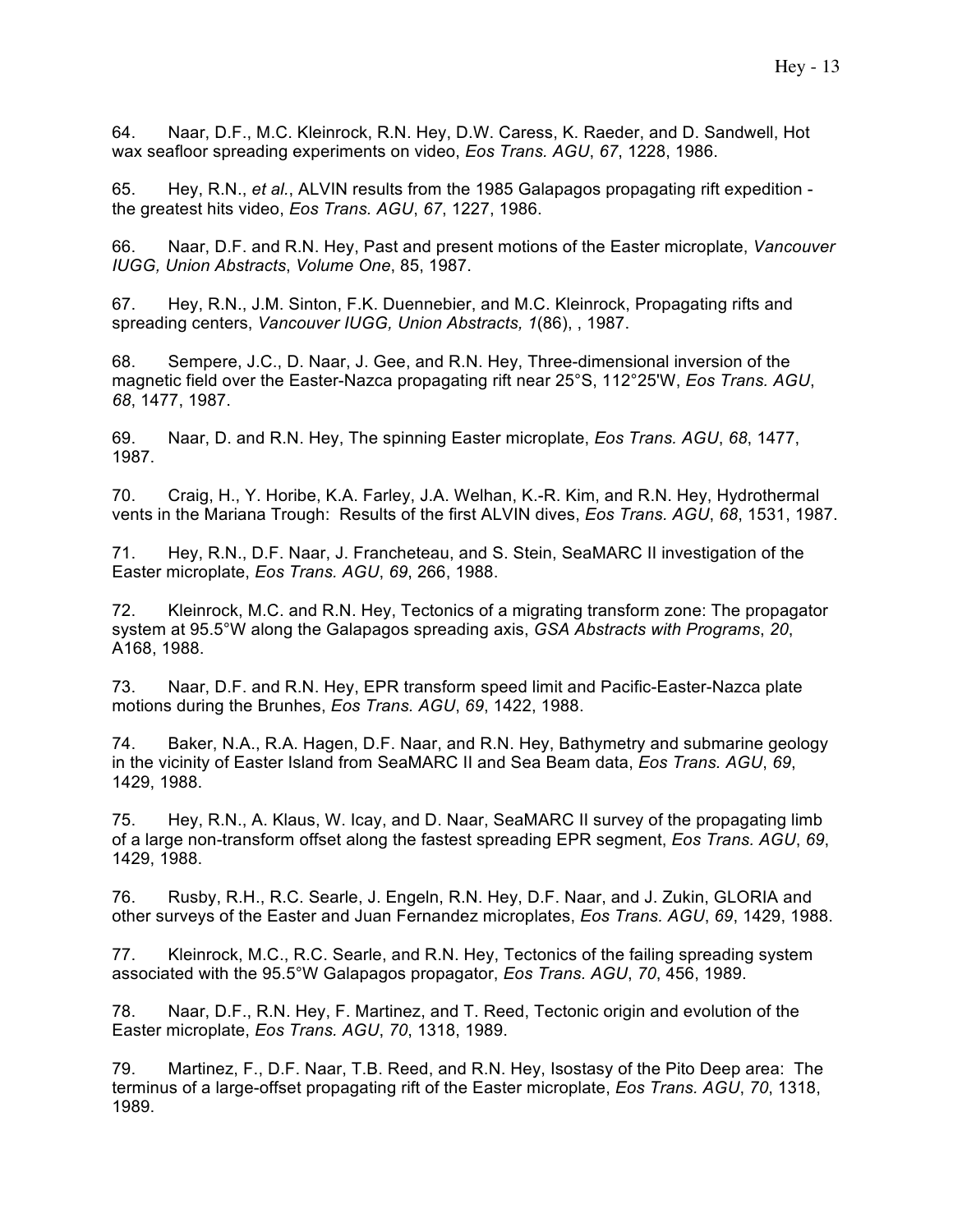80. Skaer, L.E. and R.N. Hey, Tectonic evolution of the seafloor spreading system off the coast of California between the Mendocino and Murray fracture zones, *Eos Trans. AGU*, *70*, 1341-1342, 1989.

81. Martinez, F., D.F. Naar, and R.N. Hey, Lithospheric extension at Pito Deep: Fault block tectonics at a large-offset propagating rift tip of the Easter microplate, *Eos Trans. AGU*, *71*, 640- 641, 1990.

82. Naar, D.F., Martinez, F. and Hey, R.N., Incipient rifting of oceanic lithosphere associated with the large-scale plate boundary reorganization near Easter Island, *Eos Trans. AGU*, *71*, 903, 1990.

83. Martinez, F., D.F. Naar, T.B. Reed(IV), and R.N. Hey, Tectonics of the northeast and southwest boundaries of the Easter microplate from SeaMARC II, gravity and magnetics, *Eos Trans. AGU*, *71*, 1570, 1990.

84. Naar, D.F., F. Martinez, and R.N. Hey, Pito rift: How a large-offset rift propagates, *Eos Trans. AGU*, *71*, 1636, 1990.

85. Liu, Z.J., D.F. Naar, F. Martinez, and R.N. Hey, SeaMARC II data show Easter's SW rift propagated across its own pseudofault, *Eos Trans. AGU, 72*, 456, 1991.

86. Naar, D.F. and R.N. Hey, Oceanic Lithosphere Deformation Related to the Large-Scale Plate Boundary Reorganization Near the Easter Microplate, *IUGG Vienna meeting, IASPEI*, *59*, 160, 1991.

87. Naar, D.F., R.H. Weisberg, R.N. Hey, and F. Martinez, Comparison of Surface Currents with the Deepest Seafloor Spreading Center on the East Pacific Rise, Pito Rift, *Proceeding of the 2nd Scientific Meeting of the Oceanography Society*, 53, 1991.

88. Hey, R.N., Plate tectonics: A 25th Anniversary Celebration, *Eos Trans. AGU*, *73*, 56, 1992.

89. Hey, R.N., T.B. Reed(IV), F. Martinez, D.F. Naar, and M.C. Kleinrock, Curved seafloor fabric in lithospheric transfer zones: A new test of distributed deformation vs. recent changes in propagation/spreading velocity ratios, in Eos Trans. AGU, 1992.

90. Goodliffe, A., B. Taylor, R. Hey, and F. Martinez, Seismic images of continental breakup in the Woodlark Basin, Papua New Guinea, *Eos Trans. AGU, 74*, 606, 1993.

91. Taylor, B., F. Martinez, R. Hey, and A. Goodliffe, A view of continental rifting and initial seafloor spreading: The Woodlark Basin, PNG, *Eos Trans. AGU*, *74*, 606, 1993.

92. Korenaga, J. and R.N. Hey, Analysis of geomagnetic vector anomalies of the dueling propagator system, EPR 29°S, *Eos Trans. AGU*, *74*, 672, 1993.

93. Naar, D.F., *et al.* (including R. Hey), GLORI-B and geochemical investigation of the Easter seamount chain: EPR to San Ambrosio Island, *Eos Trans. AGU*, *74*, 672, 1993.

94. Hey, R.N., *et al.*, GLORI-B/Sea Beam 2000 survey of the fastest seafloor spreading center, *Eos Trans. AGU*, *74*, 687-688, 1993.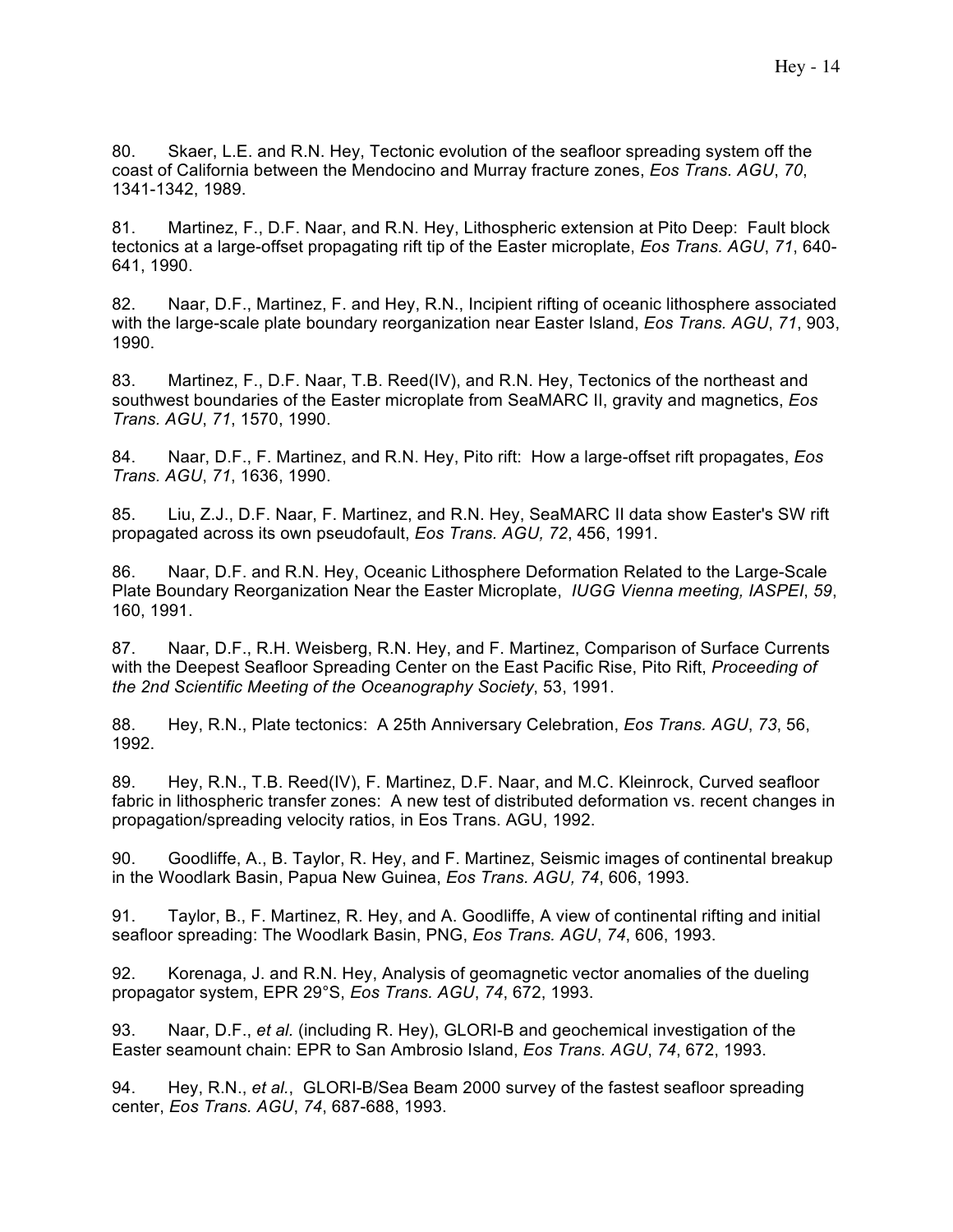95. Francheteau, J., D.F. Naar, R. Armijo, J.-P. Cogne, M. Constantin, J. Girardeau, R. Hekinian, R. Hey, and R. Searle, Black smoker discovered, Pito Seamount near Easter Microplate propagator tip, *Eos Trans. AGU*, *75*, 322, 1994.

96. Francheteau, J., R. Armijo, J.-P. Cogne, J. Girardeau, M. Constantin, R. Hekinian, D.F. Naar, R.N. Hey, and R.C. Searle, Submersible observations of the Easter Microplate and its boundary, *Eos Trans. AGU*, *75*, 582, 1994.

97. Johnson, P.D., R.N. Hey, and F. Martinez, Recent development of the large-scale overlapping ridge system, EPR 29°S, revealed by a new GLORIA-B processing technique, *Eos Trans. AGU*, *75*, 590, 1994.

98. Goodliffe, A.M., B. Taylor, F. Martinez, and R.N. Hey, The western Woodlark basin, Papua New Guinea: Evolution of a new ocean basin, *Eos Trans. AGU*, *75*, 604, 1994.

99. Hey, R.N., P.D. Johnson, and F. Martinez, Protoplate tectonics along the fastest seafloor spreading center, *Eos Trans. AGU*, *75*, 657, 1994.

100. Naar, D,F., ZJ. Liu, Y. Rappaport, R. Hagen, R. Hey, P. Johnson. F. Martinez, and J. Korenaga, Extensive volcanism near the Easter Seamount Chain, IUGG XXI General Assembly, A472, 1995.

101. Rappaport, Y., Z.J. Liu, D.F. Naar, C. Barton, and R.N. Hey, Seamounts surrounding Easter Island follow power law distribution, *Eos Trans. AGU*, *76*, 328, 1995.

102. Hey, R.N., F. Martinez, and P.D. Johnson, Shallow depths, high inflation, and complex reorganization along the fastest spreading center, *Eos Trans. AGU*, *76*, 530, 1995.

103. Liu, Z.J., D.F. Naar, Y. Rappaport, S.E. Kruse, and R.N. Hey, Hot bubbles: Formation of the Easter seamount chain, *Eos Trans. AGU*, *76*, 586, 1995.

104. Goodliffe, A.M., B. Taylor, F. Martinez, and R.N. Hey, Near instantaneous spreading center reorientation in the Woodlark Basin, *Eos Trans. AGU*, *76*, 596, 1995.

105. Johnson, P.D., R.N. Hey, F. Martinez, and B. Taylor, Detailed structural and kinematic interpretation of the East Pacific Rise 29S large-scale dueling propagator system, *Eos Trans. AGU*, *77*, 661, 1996.

106. Liu, Z.J., D.F. Naar, S.E. Kruse, R.A. Duncan, J-G Schilling, R. Poreda, R. Batiza, and R.N. Hey, Nazca-Pacific history since 30 Ma along the Easter chain, *Eos Trans. AGU*, *77*, 663, 1996.

107. Pardee, D.R., and R.N. Hey, Utilizing mid-ocean ridge cross-sectional area and axial inflation to reveal the magma budget of ridge axes bounding the Easter Microplate, 22°-28°S, EPR; *GSA Abstracts with Programs*, Cordilleran Section GSA Annual Meeting, 1997.

108. Hey, R.N., Speculative propagating rift – subduction zone interactions with possible consequences for continental margin evolution, *Eos Trans. AGU*, *78*, 655, 1997.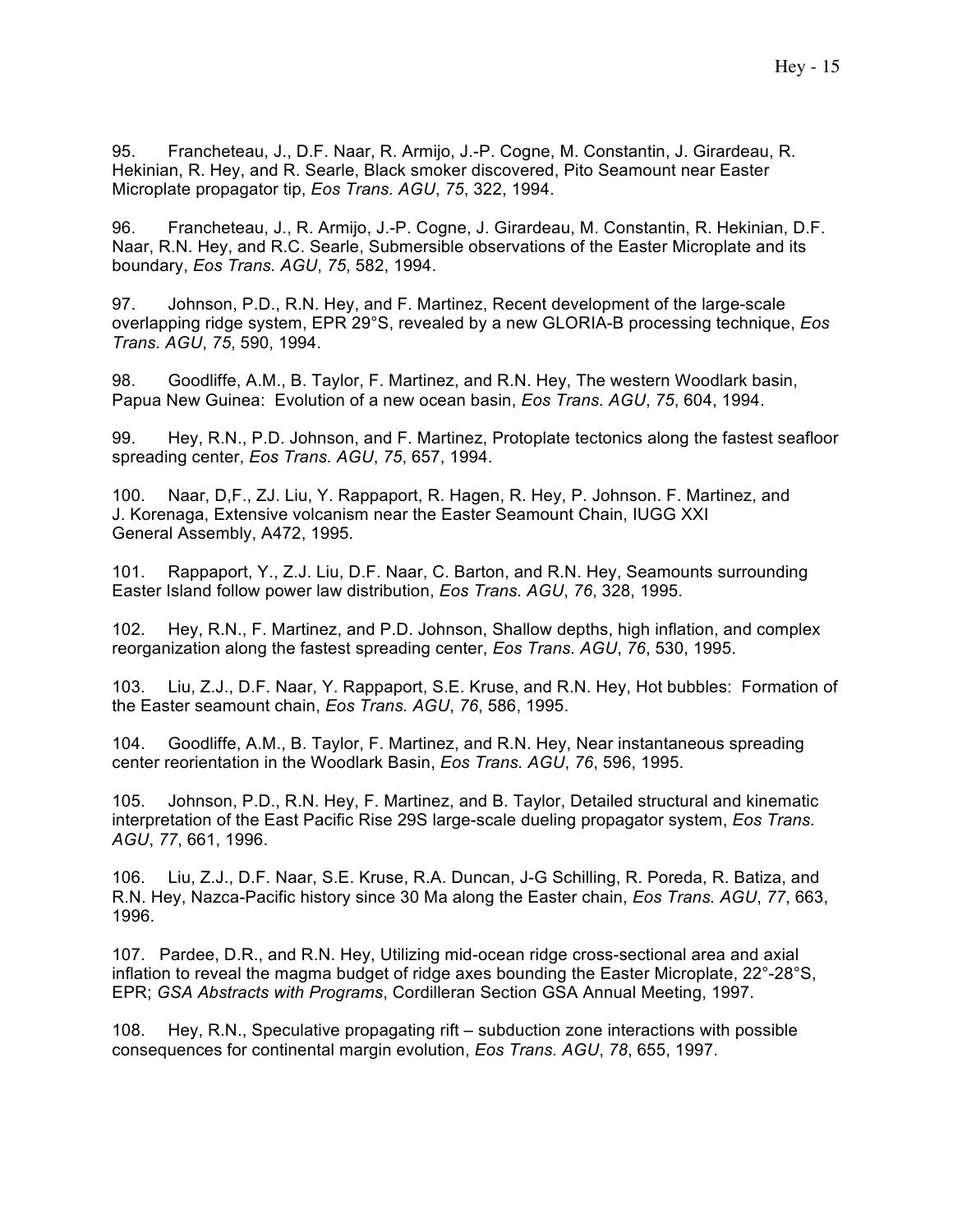109. Pardee, D., R.N. Hey, and F. Martinez, Mid-ocean ridge cross-sectional area as an indicator of axial inflation of ridge axes bounding the Easter Microplate, 22º – 28º S, EPR, *AGU*, *78*, 688, 1997.

110. Hey, R.N., E. Baker, J. Lupton, D. Bohnensteihl, D. Feely, J. Gharib, S. Gegg, D. Gleason, M. Kleinrock, F. Martinez, J. Massoth, D. Naar, D. Pardee, J. Resing, C. Rodrigo, and F. Sansone, Hydrothermal and structural investigations along the fastest seafloor spreading center: The 28-32S EPR reorganizing plate boundary, *AGU*, *79*, 338, 1998.

111. Hey, R.N., M.C. Kleinrock, F. Martinez, D. Bohnenstiehl, D.R.Pardee, D.F. Naar, C. Rodrigo, M. Davis, E.T. Baker, and G.J. Massoth, High-resolution mapping and imaging of the fastest seafloor spreading system, *Eos Trans, AGU, 79*, F811, 1998.

112. Hey, R.N., E.T. Baker, J.E. Lupton, G.J. Massoth, M.C. Kleinrock, F. Martinez, D.F. Naar, D.R. Pardee, D. Bohnenstiehl, M. Davis, and C. Rodrigo, Multidisciplinary investigation of the fastest ridge: tectonic segmentation and hydrothermal patterns, *Eos Trans. AGU, 79*, F831, 1998.

113. Pardee, D.R., R.N. Hey, and F. Martinez, Preliminary analysis of axial fault and fissure patterns along the fastest spreading center, 29° to 32° SEPR*, Eos Trans. AGU, 79*, F831, 1998.

114. Kleinrock, M., R.N. Hey, D. Bohnenstiehl, F. Martinez, D. Pardee, E. Baker, and J. Lupton, Volcanism on the fastest seafloor spreading center, *Eos Trans. AGU, 79*, F831, 1998.

115. Baker, E.T., S.L Walker, R.N. Hey, and G.J. Massoth, Distribution of hydrothermal venting along the earth's fastest spreading center: EPR 27°-32°S*, Eos Trans. AGU, 79*, F831, 1998.

116. Massoth, G.J. and R.N. Hey, SUAVE perspectives on the southern East Pacific Rise, *Eos Trans. AGU, 79*, F831, 1998.

117. Hey, R.N., Don Heinrichs and propagating rifts, Eos Trans. AGU, 80, F507-508, 1999.

118. Lupton, J, D. Butterfield, M. Lilley, J. Ishibashi, R. Hey, L. Evans, Gas chemistry of hydrothermal fluids along the East Pacific Rise, 5°S to 32°S, Eos Trans. AGU, 80, F507-508, 1999.

119. Hey, R.N., E. Baker, J. Lupton, M. Kleinrock, F. Martinez, D. Naar, D. Bohnenstiehl, D. Pardee, G. Massoth, C. Rodrigo, S. Gegg, T. Reed, and A. Andersson, Fine-Scale volcanotectonic patterns along the hotspot and non-hotspot influenced fastest spreading parts of the East Pacific Rise, and their relation to hydrothermal activity, Eos Trans. AGU, 82, F1218, 2001.

120. Hey, R.N., A. Hoskuldsson, N. Driscoll, and R. Detrick, Marine geophysical investigations of Vestmannaeyjar and the Reykjanes Ridge, Iceland, Eos Trans. AGU, 84, F1521, 2003.

121. Hoskuldsson, A., R.N. Hey, N. Driscoll, and R. Detrick, Submarine tuff cones at the depth of 75 m south of Iceland: Evidence for lower sea level during the Pleistocene, Eos Trans. AGU, 84, F1521, 2003.

122. Höskuldsson A., Kjartansson E. & Hey R., Continental shelf investigations off the Reykjanes peninsula (in Icelandic). Geoscience Society of Iceland, spring meeting, p 10, 2004.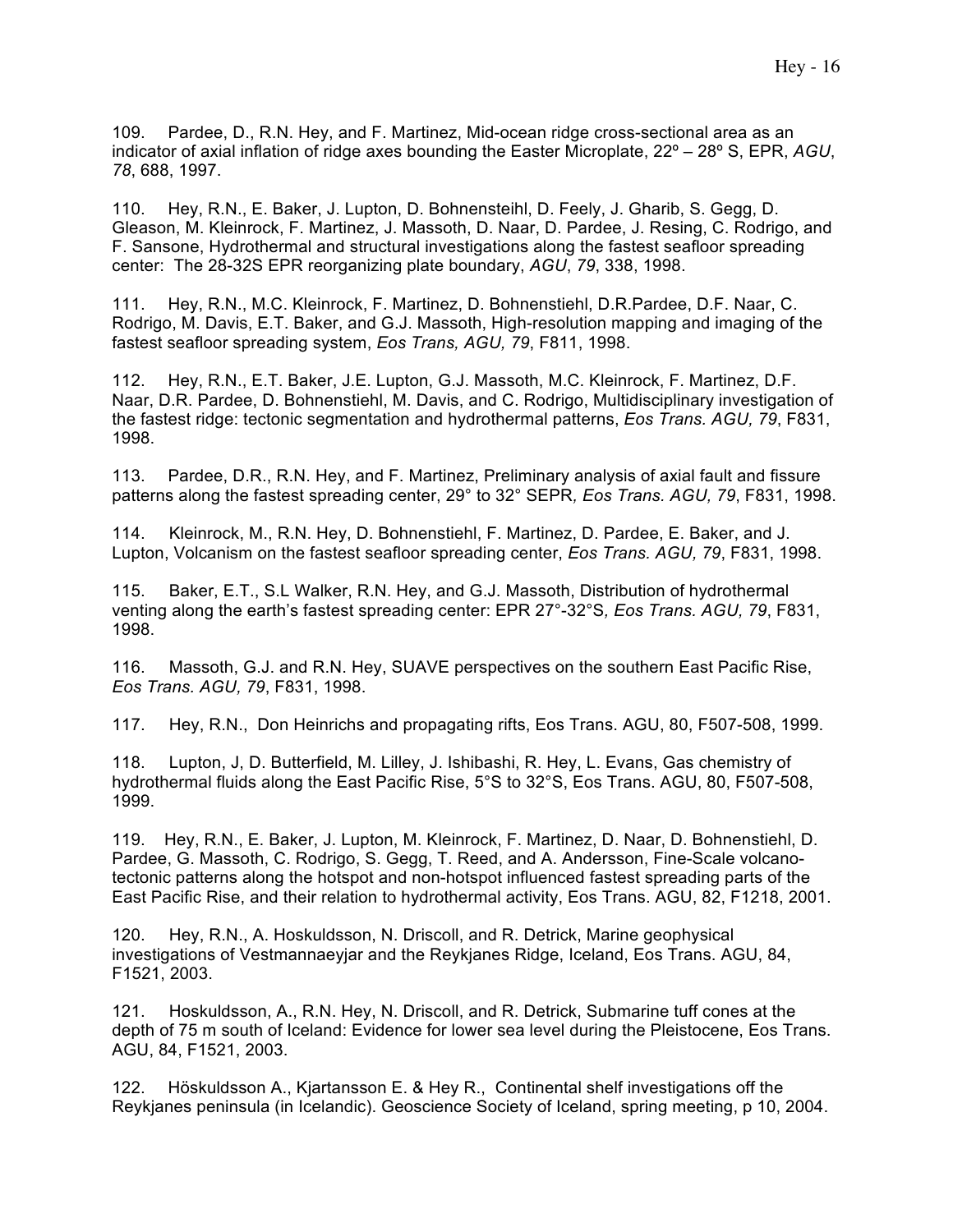123. Höskuldsson A., Kjartansson E., Hey R., Driscoll N. & Detrick R., Submarine tuff cones and river channels at the depth of 75 m on the south coast of Iceland: Remains of lower sea level during the LGM (in Icelandic). Geoscience Society of Iceland, spring meeting, p 10, 2004.

124. N.W. Hayman, K. Gillis, J.A. Karson, and the Pito Deep 2005 Science Party (including R.N. Hey), Faulting and Focused Fluid Flow in Superfast, EPR Crust Near Pito Deep, Eos Trans. AGU, 86(52), Fall Meet. Suppl., Abstract T33D-0583, 2005.

125. K.L. Heft, K. Gillis, and the Pito Deep 2005 Science Party (including R.N. Hey), Fluid Flow and Hydrothermal Alteration Patterns in Sheeted Dikes at Pito Deep, Eos Trans. AGU, 86(52), Fall Meet. Suppl., Abstract T33D-0584, 2005.

126. M.A. Pollock, E.M. Klein, J.A. Karson, and the Pito Deep 2005 Science Party (including R.N. Hey), Geochemical Variability of Dikes and Lavas Exposed in the Pito Deep, Eos Trans. AGU, 86(52), Fall Meet. Suppl., Abstract T33D-0585, 2005.

127. E.M. Klein, M.A. Pollock, J.A. Karson, and the Pito Deep 2005 Science Party (including R.N. Hey), Geochemistry of Dikes and Lavas Recovered from `Tectonic Windows' into the Upper Ocean Crust, Eos Trans. AGU, 86(52), Fall Meet. Suppl., Abstract T33D-0586, 2005.

128. N. Perk, L.A. Coogan, and the Pito Deep 2005 Science Party (including R.N. Hey), Primitive cumulates in the upper-plutonics from the East Pacific Rise, Eos Trans. AGU, 86(52), Fall Meet. Suppl., Abstract T33D-0587, 2005.

129. L.A. Morgan, J.A. Karson, N.W. Hayman, R.J. Varga, S.D. Hurst, and the Pito Deep 2005 Science Party (including R.N. Hey), Internal Structure of Basaltic Lavas and Sheeted Dikes in 3 Ma Super-Fast EPR Crust Exposed at Pito Deep, Eos Trans. AGU, 86(52), Fall Meet. Suppl., Abstract T33D-0588, 2005.

130. D.F. Naar, R.N. Hey, J.S. Gee, R. Hekinian, J. Francheteau, J.A. Karson, E.M. Klein, K.M. Gillis, R.J. Varga, and the Pito Deep 2005 Science Party, DSL120 Mosaics of Superfast EPR Crustal Layers Exposed by Ultraslow Spreading near Pito Deep, Eos Trans. AGU, 86(52), Fall Meet. Suppl., Abstract T33D-0589, 2005.

131. S.D. Hurst, M. Kolak, M. Bowles, and the Pito Deep 2005 Science Party (including R.N. Hey), Digital Image Mosaics of the Oceanic Crust Exposed at the Pito Deep: Mesoscopic Perspectives on Structure and Deformation, Eos Trans. AGU, 86(52), Fall Meet. Suppl., Abstract T33D-0590, 2005.

132. R.J. Varga, J.A. Karson, J. Francheteau, J.S. Gee, K. Gillis, R. Hekinian, R. Hey, E. Klein, D. Naar, and the Pito Deep 2005 Science Party, Alvin, Jason II, DSL-120 Investigation of Super-Fast EPR Crust Exposed at the Pito Deep Rift, Easter Microplate, SE Pacific, Eos Trans. AGU, 86(52), Fall Meet. Suppl., Abstract T33D-0591, 2005.

133. R.N. Hey, J.S. Gee, and the Pito Deep 2005 Science Party, ALVIN Magnetometer Investigations of Pito Deep, Easter Microplate, Eos Trans. AGU, 86(52), Fall Meet. Suppl., Abstract T33D-0592, 2005.

134. A. Hoskuldsson, E. Kjartansson, R. Hey, N. Driscoll, Volcanic activity within the Vestmannaeyjar archipelago, south of Iceland, Eos Trans. AGU, 87(52), Fall Meet. Suppl., Abstract V51A-1650, 2006.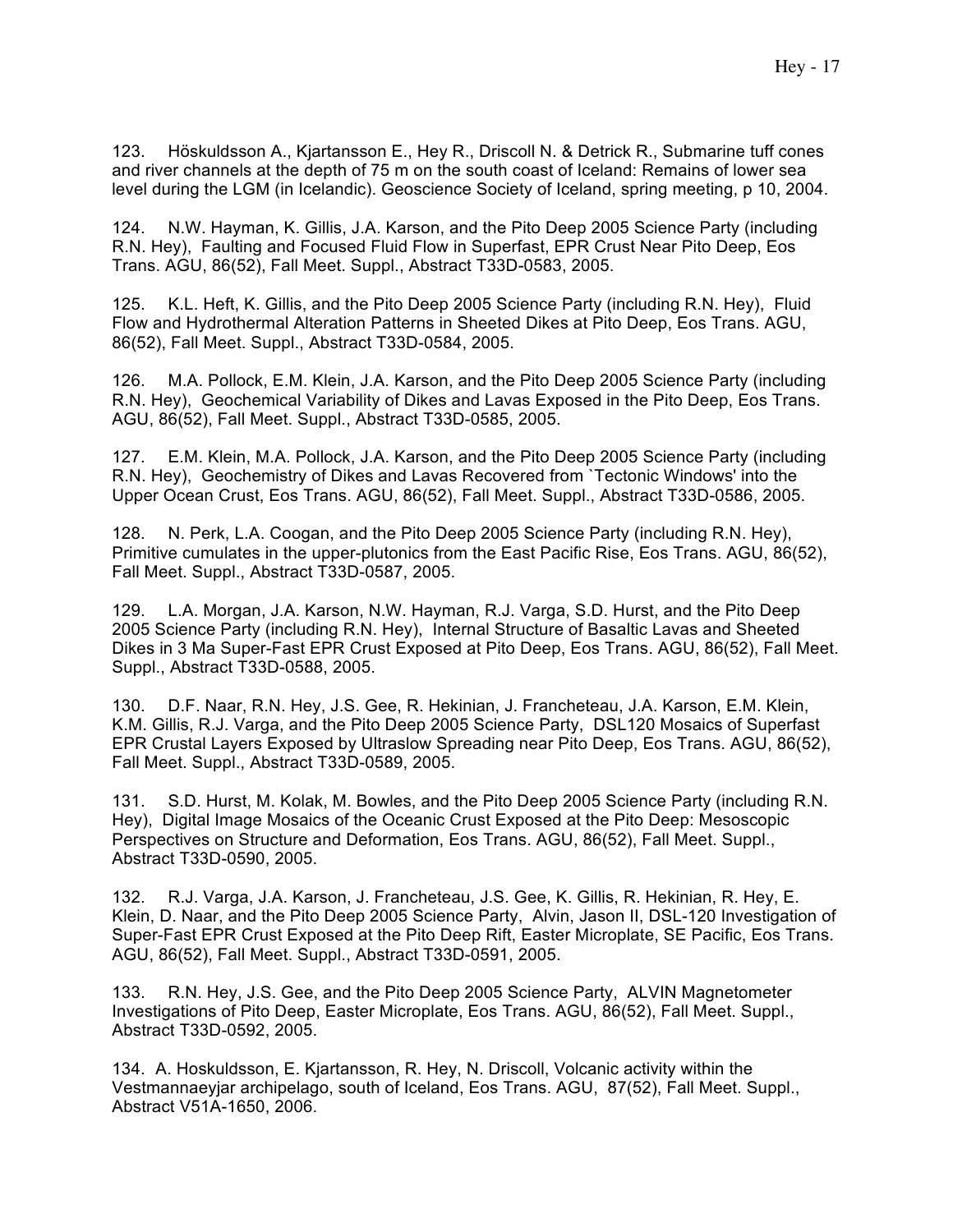135. R.N. Hey, F. Martinez, Á. Höskuldsson, Á. Benediktsdóttir, P.Jónsson, P. Lemmond, J. Favia, B. Frazer, L. Jones, P. Joshi, T. Mueller, J. Thomas, Propagating Rift Explanation for the V-Shaped Ridges South of Iceland, Eos Trans. AGU, 88, Fall Meet. Suppl., V42B-02, 2007.

136. J.K. Howell, D.R. Bohnenstiehl, R.N. Hey, Lava Dome Formation Along a Superfast Overlapping Spreading Center, 28-32 S on the East Pacific Rise, Eos Trans. AGU, 88, Fall Meet. Suppl., T33B-1353, 2007.

137. R. Hey, F. Martinez, A. Hoskuldsson, Á. Benediktsdóttir, Propagating Rift Origin of the V-Shaped Ridges South of Iceland. IAVCEI, General Assembly, 2008.

138. Á. Benediktsdóttir, T. Björginsson, R. Hey, Magellan, a new program to model magnetic anomalies, IAVCEI, General Assembly, 2008.

139. Á. Höskuldsson, R. Hey, F. Martinez, Á. Benediktsdóttir, E Kjartansson, Á. Vésteinsson, N. Driscoll, Hafsbotnsrannsóknir fyrir Sudur- og Sudvesturlandi, Haustrádstefna Jardfrædafélags Íslands, 23 October, Reykjavik 2009.

140. R. Hey, F. Martinez, Á. Höskuldsson, Á. Benediktsdóttir, Propagating Rift Model for the V-Shaped Ridges South of Iceland, Eos Trans. AGU, 90, Fall Meet. Suppl., T11D-1865, 2009.

141. Á. Höskuldsson, R. Hey, F. Martinez, Á. Benediktsdóttir, Reykjanes ridge evolution for the past 24 Ma.: Propagating rifts and pulsing plume, 29th Nordic Geological Winter Meeting, January 11-13, Oslo, 2010.

142. Á. Höskuldsson, R. Hey, F. Martinez, Á. Benediktsdóttir, Njördur central volcano, first direct evidence of shallow magma chambers on the Reykjanes Ridge, 29th Nordic Geological Winter Meeting, January 11-13, Oslo, 2010.

143. R. Hey, Galapagos Tectonics and Evolution, Eos Trans. AGU, 91, Fall Meet. Suppl., V52A-01, 2010.

144. R. Hey, F. Martinez, Á. Benediktsdóttir, Á. Höskuldsson, Seafloor Spreading Reorganization South of Iceland, Eos Trans. AGU, 92, Fall Meet. Suppl., T38B-01, 2011.

145. R. Hey, F. Martinez, Á. Benediktsdóttir, Á. Höskuldsson, Jean Francheteau & Seafloor Spreading Reorganizations: Microplates, Propagators, Overlappers, & Iceland, p. 18-19, GEOCEAN Symposium Jean Francheteau, Geodynamic processes and biochemical interactions at seafloor spreading ridges, Brest, France, 2012.

146. Á. Höskuldsson et al., Njörður, the first major central volcano identified on the Reykjanes ridge and first direct evidence for shallow magma chambers at the ridge axis, EGU2013-12240, EGU General Assembly 2013, GD4.2/GMPV27/SM5.1/TS5.6

147. R. Hey, The 7% Solution – Cleaning Up After Fred Vine's Outstanding Successes, Eos Trans. AGU, 94, Fall Meet. Suppl., GP11A-04, 2013.

148. F. Martinez, Hey, R., and Hoskuldsson, A. (2014), Reykjanes Ridge evolution and the elimination of transform faults in the North Atlantic, Geophysical Research Abstracts, 16, (EGU 2014 General Assembly, Vienna, Austria), EGU2014-9939.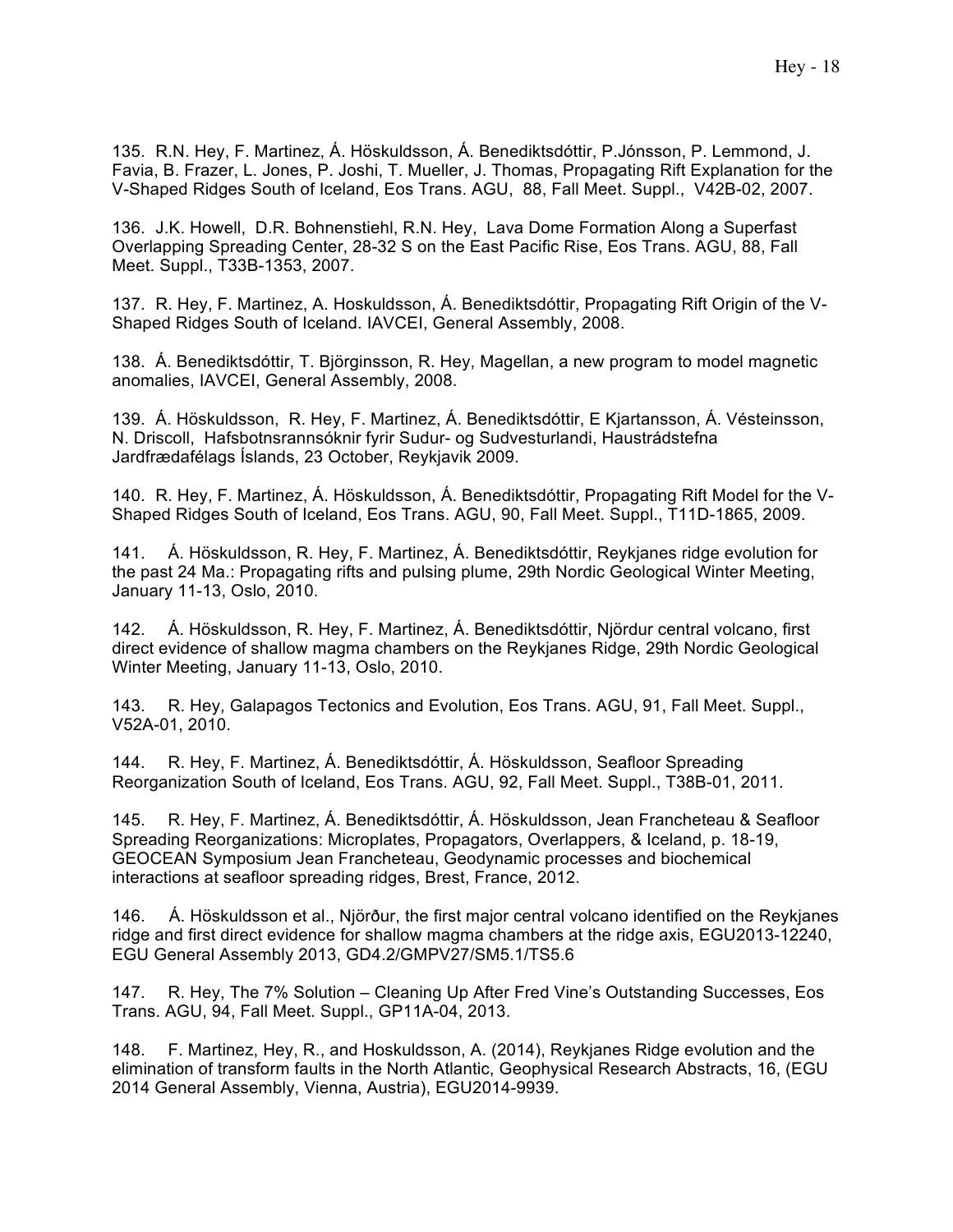149. Hoskuldsson, A., Martinez, F., and Hey R (2014) Off rift and on rift volcanism along the southern most extremity of the Reykjanes Ridge, Geophysical Research Abstracts 16, European Geosciences Union General Assembly, Vienna, Austria, Abstract EGU2014-12442.

150. Benediktsdottir, A., Hey, R., Martinez, F., and Hoskuldsson, A. (2014), The tectonic evolution of the Mid-Atlantic Ridge between 55°55'N and the Bight Transform Fault during the past 6 Ma, *AGU Fall Meeting*, San Francisco, CA, Abstract GP23A-3662.

151. Martinez, F., Hey, R.N., Eason, D.E., (2015), Plate boundary processes as alternatives to mantle plume effects on the Reykjanes Ridge, V12A-03. Eos Trans. AGU 96, Fall Meeting.

152. Martinez, F., R. Hey, (2016) Reykjanes Ridge Evolution: Plate Boundary Processes vs. Mantle Plume Flow, North Atlantic 2016 Workshop, Durham University, UK, http://www.mantleplumes.org/NAWorkshop/NAWorkshop.html

153. Martinez, F., R. Hey, (2016) Formation and Elimination of Segmentation on the Reykjanes Ridge, *AGU Fall Meeting*, San Francisco, CA, Abstract T33A-3006.

154. A Hoskuldsson, R Hey, F Martinez, S Thordarson, A Benediktsdottir, From the Icelandic continental shelf to the deep abyss; a tale of divergent plate boundary, Geophysical Research Abstracts 19, European Geosciences Union General Assembly, Vienna, Austria, Abstract EGU2017-8076

155. Á Benediktsdóttir, R Hey, F Martinez, Á Höskulddson, Asymmetric seafloor spreading on the Reykjanes Ridge-influence of the Iceland anomaly?, Geophysical Research Abstracts 19, European Geosciences Union General Assembly, Vienna, Austria, Abstract EGU2017-13115-1

156. F Martinez, R Hey (2017) Formation and Elimination of Transform Faults on the Reykjanes Ridge, Geophysical Research Abstracts 19, European Geosciences Union General Assembly, Vienna, Austria, Abstract EGU2017-5790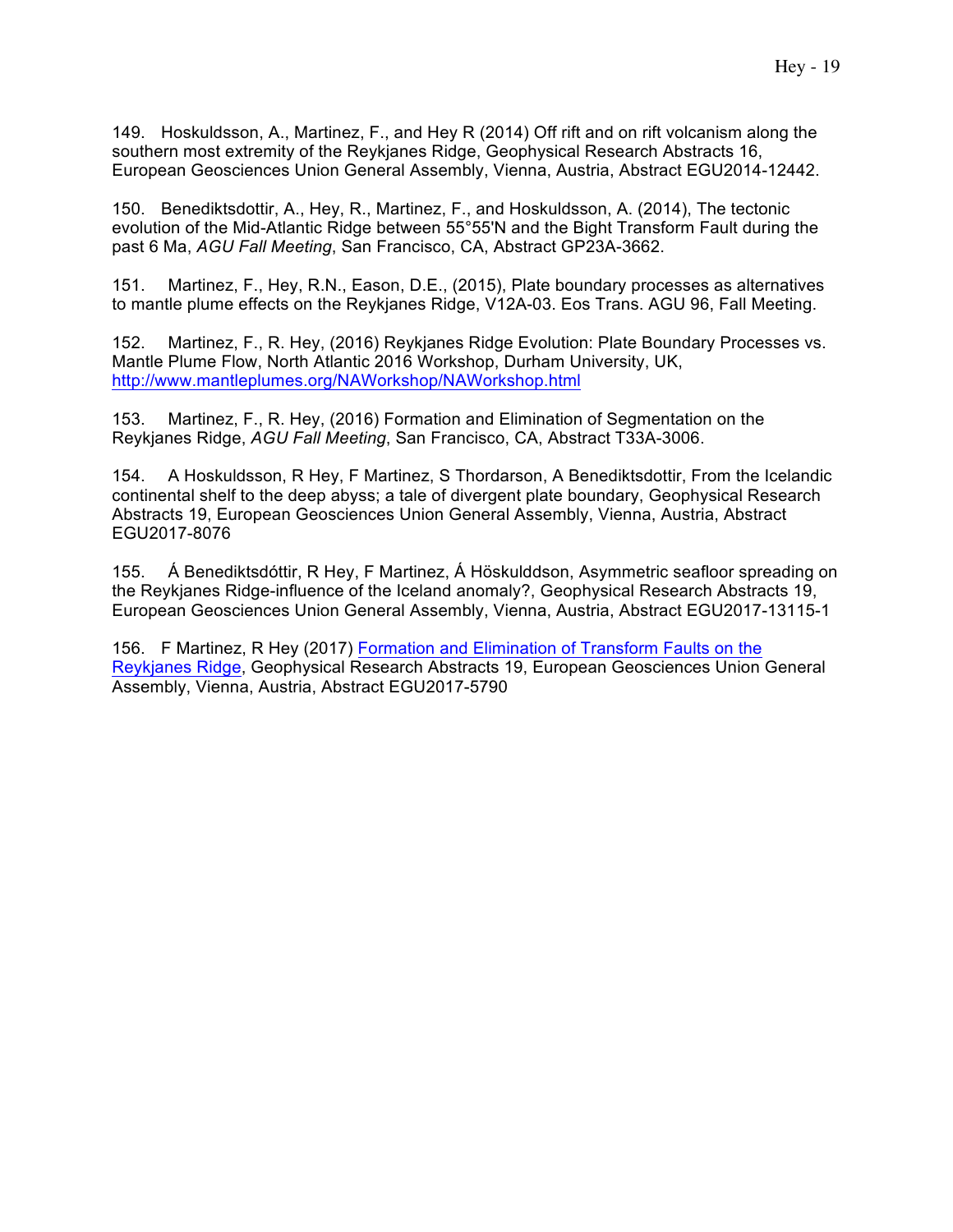### FUNDING RECORD

30) Test Between Thermal and Tectonic Hypotheses for North Atlantic Seafloor Spreading Geometry Reorganization

| Principal Investigator: | R.N. Hey                           |
|-------------------------|------------------------------------|
| <b>Funding Source:</b>  | <b>National Science Foundation</b> |
| <b>Grant Number:</b>    | OCE-1154071                        |
| Duration:               | 09/01/12-08/31/17                  |
| Total Funding:          | \$450,191 (+ 37 days shiptime)     |

29) Investigation of Reykjanes Ridge Evolution near Iceland

| Principal Investigator: | R.N. Hey                           |
|-------------------------|------------------------------------|
| <b>Funding Source:</b>  | <b>National Science Foundation</b> |
| <b>Grant Number:</b>    | OCE-0452132                        |
| Duration:               | 09/15/06-08/31/11                  |
| Total Funding:          | \$373,394 (+ 34 days shiptime)     |

28) Collaborative Research: Detailed Analysis of High-Resolution Morphological Data and Water-Column Hydrothermal Measurements along Earth's Fastest Spreading Center, EPR 27-32°S

| Principal Investigator: | R.N. Hey                           |
|-------------------------|------------------------------------|
| <b>Funding Source:</b>  | <b>National Science Foundation</b> |
| <b>Grant Number:</b>    | OCE-0520833                        |
| Duration:               | 10/01/05-09/30/09                  |
| Total Funding:          | \$56,839                           |

27) Structure and Composition of Fast Spread EPR Crust Exposed at Pito Deep

| Principal Investigator: | R.N. Hey                                                                          |
|-------------------------|-----------------------------------------------------------------------------------|
| <b>Funding Source:</b>  | <b>National Science Foundation</b>                                                |
| Grant Number:           | OCE-0221064                                                                       |
| Duration:               | 2/15/04-1/31/09                                                                   |
| Total Funding:          | \$86,016 (Hawaii share of major ALVIN/ROV expedition led<br>by Jeff Karson, Duke) |

26) Collaborative Research: SGER-Pilot Study of Vestmannaeyjar Using High-Resolution Seismic Reflection

| Principal Investigator: | R.N. Hey                           |
|-------------------------|------------------------------------|
| <b>Funding Source:</b>  | <b>National Science Foundation</b> |
| <b>Grant Number:</b>    | OCE-0329308                        |
| Total Funding:          | \$19.191                           |
| <b>Funding Period:</b>  | 6/1/03-5/31/04                     |

25) Hydrothermal and Structural Investigations Along the Fastest Spreading Center: The 28°-32°S EPR Reorganizing Plate Boundary (Renewal)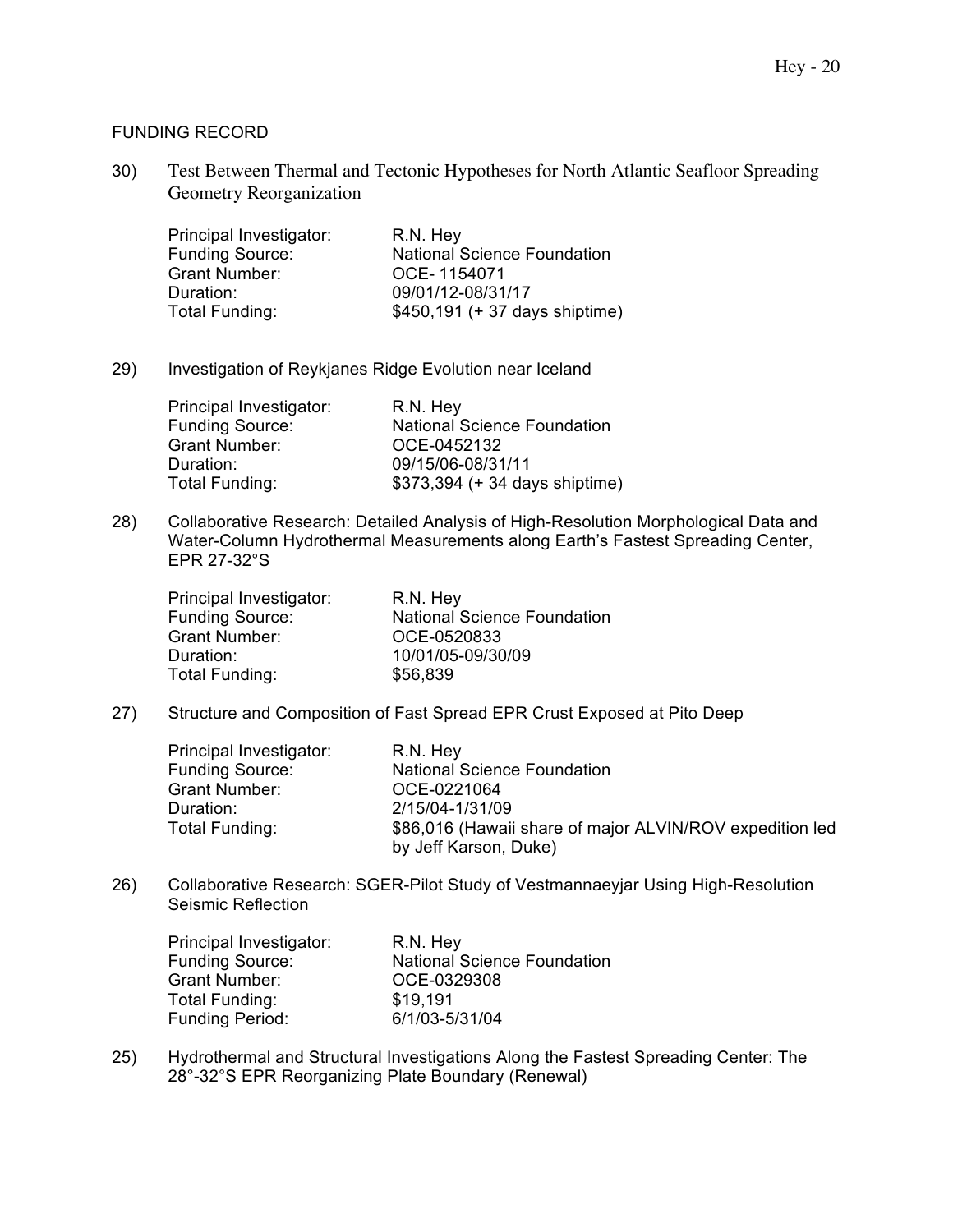| R.N. Hey                           |
|------------------------------------|
| <b>National Science Foundation</b> |
| OCE-9906896                        |
| \$147,718                          |
| 12/1/99-11/30/02                   |
|                                    |

24) Hydrothermal and Structural Investigations Along the Fastest Spreading Center: The 28°-32°S EPR Reorganizing Plate Boundary

| Principal Investigator: | R.N. Hey                           |
|-------------------------|------------------------------------|
| <b>Funding Source:</b>  | <b>National Science Foundation</b> |
| <b>Grant Number:</b>    | OCE-9529737                        |
| Total Funding:          | \$415,227 (+ 40 days shiptime)     |
| Funding Period:         | 12/1/96-11/30/98                   |

23) GLORIA Investigation of the Fastest Spreading Segment of the Global Seafloor Spreading System (Renewal)

| Principal Investigator: | R.N. Hey                           |
|-------------------------|------------------------------------|
| <b>Funding Source:</b>  | <b>National Science Foundation</b> |
| <b>Grant Number:</b>    | OCE-9503624                        |
| Total Funding:          | \$130,000                          |
| Funding Period:         | 8/15/95-8/14/97                    |

22) Propagating Rifts and Spreading Centers into Continents: The Woodlark Basin (Renewal)

| Principal Investigators: | B. Taylor, R.N. Hey, and F. Martinez |
|--------------------------|--------------------------------------|
| <b>Funding Source:</b>   | <b>National Science Foundation</b>   |
| <b>Grant Number:</b>     | OCE-9503505                          |
| Total Funding:           | \$158.474                            |
| Funding Period:          | 07/01/95 - 12/31/96                  |

21) Propagating Rifts and Spreading Centers into Continents: The Woodlark Basin

| Principal Investigators: | B. Taylor, R.N. Hey, and F. Martinez |
|--------------------------|--------------------------------------|
| <b>Funding Source:</b>   | <b>National Science Foundation</b>   |
| Grant Number:            | OCE-9201691                          |
| Total Funding:           | \$696,960 (+ 37 days shiptime)       |
| <b>Funding Period:</b>   | 1/1/93 - 12/31/96                    |

20) GLORIA Investigation of the Fastest Spreading Segment of the Global Seafloor Spreading System

| Principal Investigator: | R.N. Hey                           |
|-------------------------|------------------------------------|
| <b>Funding Source:</b>  | <b>National Science Foundation</b> |
| Grant Number:           | OCE-9101341                        |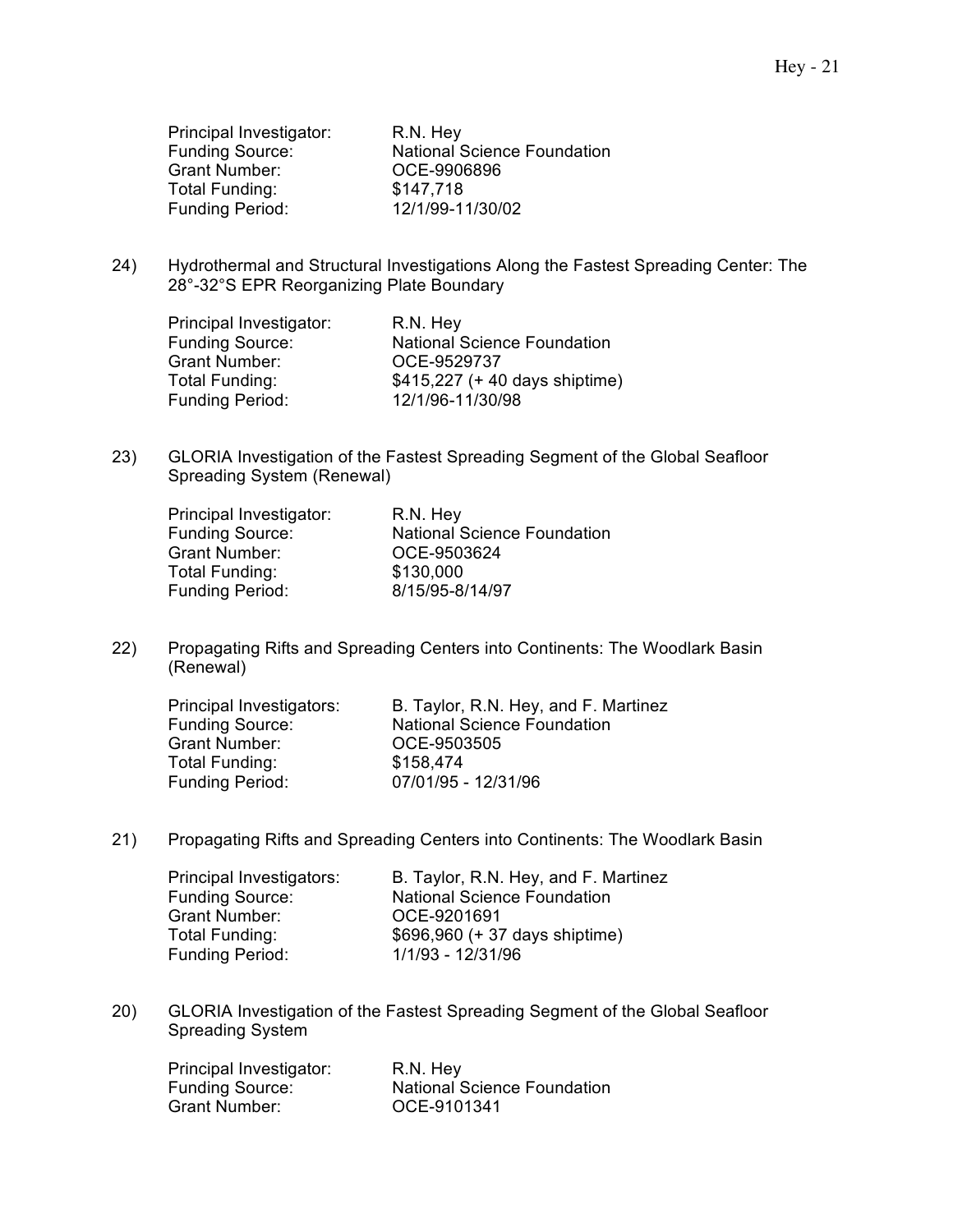| Total Funding:         | \$521,489 (+ 39 days shiptime) |
|------------------------|--------------------------------|
| <b>Funding Period:</b> | 12/15/92 - 05/31/96            |

19) GLORIA and Geochemical Investigation of the Easter Seamount Chain

| Principal Investigators: | R. Batiza and R.N. Hey                                                        |
|--------------------------|-------------------------------------------------------------------------------|
| <b>Funding Source:</b>   | <b>National Science Foundation</b>                                            |
| Grant Number:            | OCE-9214496                                                                   |
| Total Funding:           | \$54,138 (+ 59 days shiptime) (UH share of \$700K grant we<br>were co-l's on) |
| <b>Funding Period:</b>   | 1/1/93 - 12/31/94                                                             |

18) Submersible Magnetometer Investigation of Easter Microplate Rotation and Deformation

| Principal Investigator: | R.N. Hey                           |
|-------------------------|------------------------------------|
| <b>Funding Source:</b>  | <b>National Science Foundation</b> |
| <b>Grant Number:</b>    | OCE-9202271                        |
| Total Funding:          | \$29.024                           |
| <b>Funding Period:</b>  | 05/01/92 - 04/30/94                |

17) ABR: SeaMARC II Investigation of the Easter Microplate

| Principal Investigator: | R.N. Hey                           |
|-------------------------|------------------------------------|
| <b>Funding Source:</b>  | <b>National Science Foundation</b> |
| <b>Grant Number:</b>    | OCE90-19127                        |
| Total Funding:          | \$45,329                           |
| <b>Funding Period:</b>  | $3/1/91 - 8/31/92$                 |

#### 16) SeaMARC II Investigation of the Easter Microplate

| Principal Investigators: | R.N. Hey and D.M. Hussong          |
|--------------------------|------------------------------------|
| <b>Funding Source:</b>   | <b>National Science Foundation</b> |
| <b>Grant Number:</b>     | OCE86-10412                        |
| Total Funding:           | $$423,000$ (+ 32 days shiptime)    |
| <b>Funding Period:</b>   | $3/1/87 - 8/31/90$                 |

15) Detailed Tectonic Evolution of the Seafloor Offshore Western North America

| Principal Investigator: | R. N. Hey                          |
|-------------------------|------------------------------------|
| <b>Funding Source:</b>  | <b>National Science Foundation</b> |
| Grant Number:           | OCE87-01781                        |
| Total Funding:          | \$118,732                          |
| <b>Funding Period:</b>  | 1/1/87 - 6/30/89                   |

14) Galapagos Rift System: Tectonic and Geophysical Studies Using ALVIN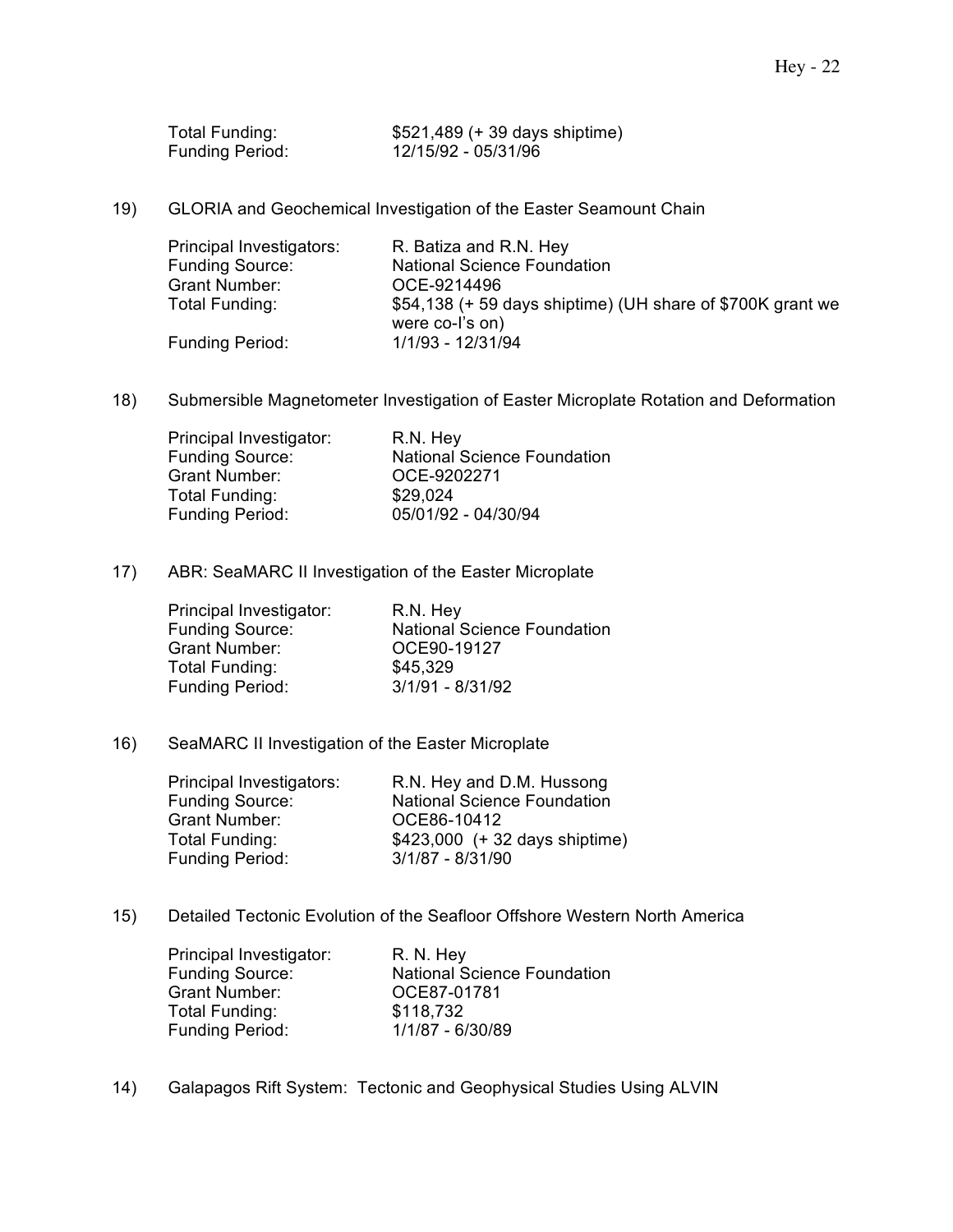Funding Source.<br>Grant Number: 0CE83-15364<br>\$446.701 (+31 Funding Period:

Principal Investigators: R.N. Hey and J.M. Sinton National Science Foundation \$446,701 (+31 days shiptime and 20 dives)<br>3/1/85 - 2/28/88

13) Seafloor Spreading in the Northeast Pacific: Early Tertiary Lithospheric Plate Reorganization

| Principal Investigators: | H.W. Menard and R.N. Hey           |
|--------------------------|------------------------------------|
| <b>Funding Source:</b>   | <b>National Science Foundation</b> |
| <b>Grant Number:</b>     | OCE83-15366                        |
| Total Funding:           | $$243,802$ (+ 30 days shiptime)    |
| <b>Funding Period:</b>   | 1/1/84 - 10/31/87                  |

12) Seismicity and Structure of the Galapagos Propagating Rift

| J.A. Orcutt, R.N. Hey, and J. Phipps Morgan |
|---------------------------------------------|
| <b>National Science Foundation</b>          |
| OCE86-14605                                 |
| $$288,826$ (+ 63 days shiptime)             |
| 2/15/87 - 2/14/88                           |
|                                             |

#### 11) Modelling Seafloor Structural Patterns

| Principal Investigator: | R. N. Hey                |
|-------------------------|--------------------------|
| <b>Funding Source:</b>  | Office of Naval Research |
| <b>Grant Number:</b>    | ONR USN N00014-85-C-0104 |
| Total Funding:          | \$97,085                 |
| <b>Funding Period:</b>  | 10/1/84 - 9/30/86        |

10) Tectonic Evolution of the Easter Microplate/Propagating Rift System

| R. N. Hey                          |
|------------------------------------|
| <b>National Science Foundation</b> |
| OCE82-15396                        |
| \$225,700 (+ 34 days shiptime)     |
| $3/1/83 - 5/31/86$                 |
|                                    |

9) SeaMARC II Investigation of the Galapagos 95.5˚W Propagator

| Principal Investigators: | F.K. Duennebier, J.M. Sinton, and R.N. Hey |
|--------------------------|--------------------------------------------|
| <b>Funding Source:</b>   | <b>National Science Foundation</b>         |
| Grant Number:            | OCE84-08808                                |
| Total Funding:           | \$73,130 (+ 10 days shiptime)              |
| <b>Funding Period:</b>   | $8/1/84 - 6/30/85$                         |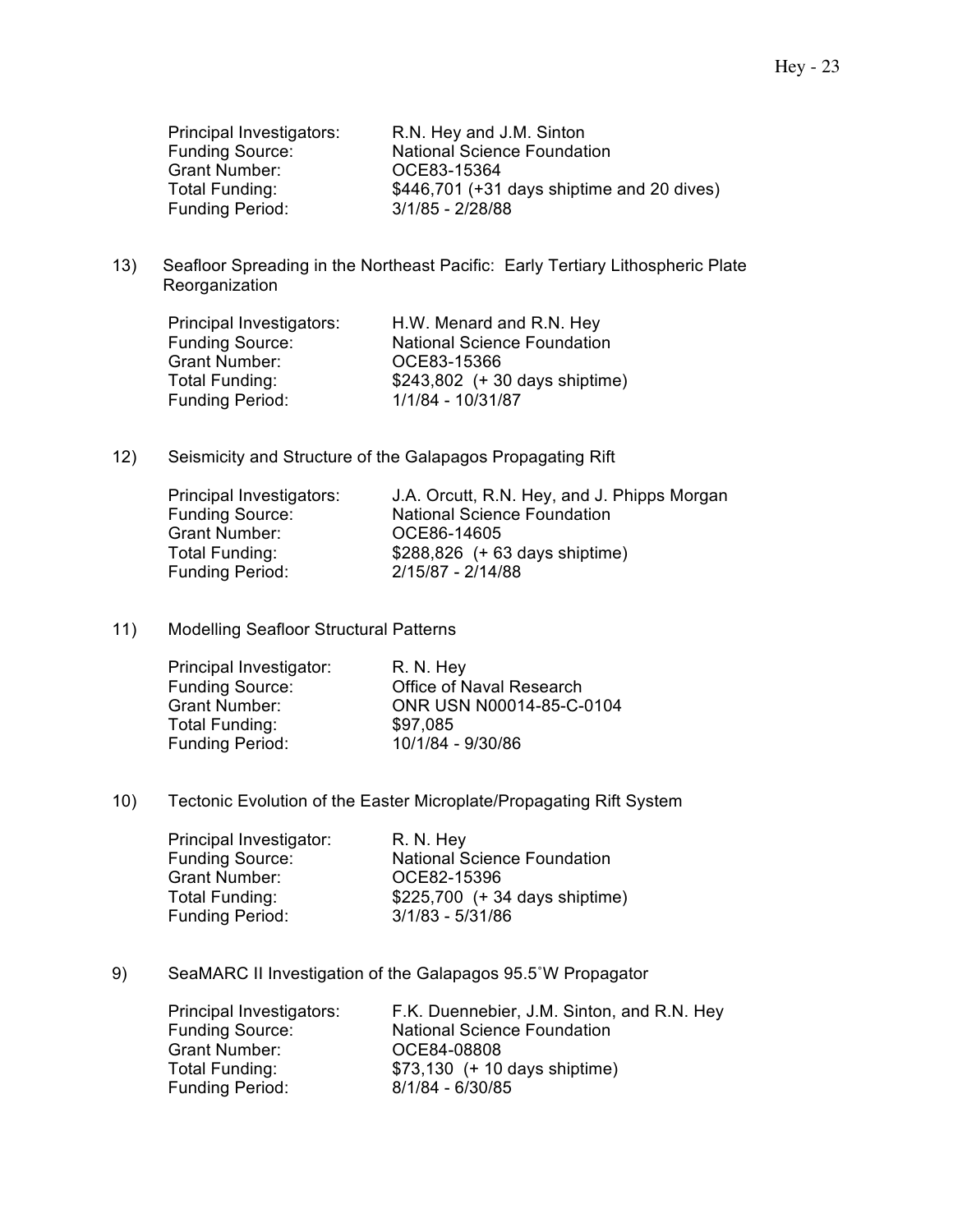8) Plate Motions and Deformations from Geologic and Geodetic Data

Principal Investigators: T.H. Jordan and R.N. Hey<br>Funding Source: National Aeronautics and S Funding Source: National Aeronautics and Space Administration<br>Grant Number: NASA NAS5-27234 **NASA NAS5-27234** Total Funding:  $$97,000$ <br>Funding Period: 6/1/82 - 5/31/84 Funding Period:

7) High-Resolution Study of Propagating Rifts

| Principal Investigators: | R.N. Hey and F.N. Spiess           |
|--------------------------|------------------------------------|
| <b>Funding Source:</b>   | <b>National Science Foundation</b> |
| Grant Number:            | OCE81-09927                        |
| Total Funding:           | $$405,945$ (+ 42 days shiptime)    |
| <b>Funding Period:</b>   | 8/1/81 - 7/31/84                   |

6) Investigation of Rift Propagation and Plate Tectonics

| Office of Naval Research |
|--------------------------|
| N00014-80-C-0440         |
|                          |
| 5/1/81 - 9/30/84         |
|                          |

5) Synthesis of Geological, Geophysical Data Over the Galapagos Spreading Center (Area  $VIII-4)$ 

| Principal Investigator: | R. N. Hey                              |
|-------------------------|----------------------------------------|
| <b>Funding Source:</b>  | Joint Oceanographic Institutions, Inc. |
| <b>Grant Number:</b>    | Subcontract No. 35-81                  |
| Total Funding:          | \$35,404                               |
| <b>Funding Period:</b>  | 1/1/81 - 12/31/81                      |

4) Galapagos Rift System: Test of Propagating Rift Model

| Principal Investigators: | R. N. Hey, J. M. Sinton, J. A. Philpotts, and F. K. |
|--------------------------|-----------------------------------------------------|
|                          | Duennebier                                          |
| <b>Funding Source:</b>   | <b>National Science Foundation</b>                  |
| <b>Grant Number:</b>     | OCE78-19816                                         |
| Total Funding:           | $$437,010$ (+ 71 days shiptime)                     |
| <b>Funding Period:</b>   | 2/1/79 - 7/31/81                                    |

3) Marine Magnetics Program

| Principal Investigator: | R. N. Hey                |
|-------------------------|--------------------------|
| <b>Funding Source:</b>  | Office of Naval Research |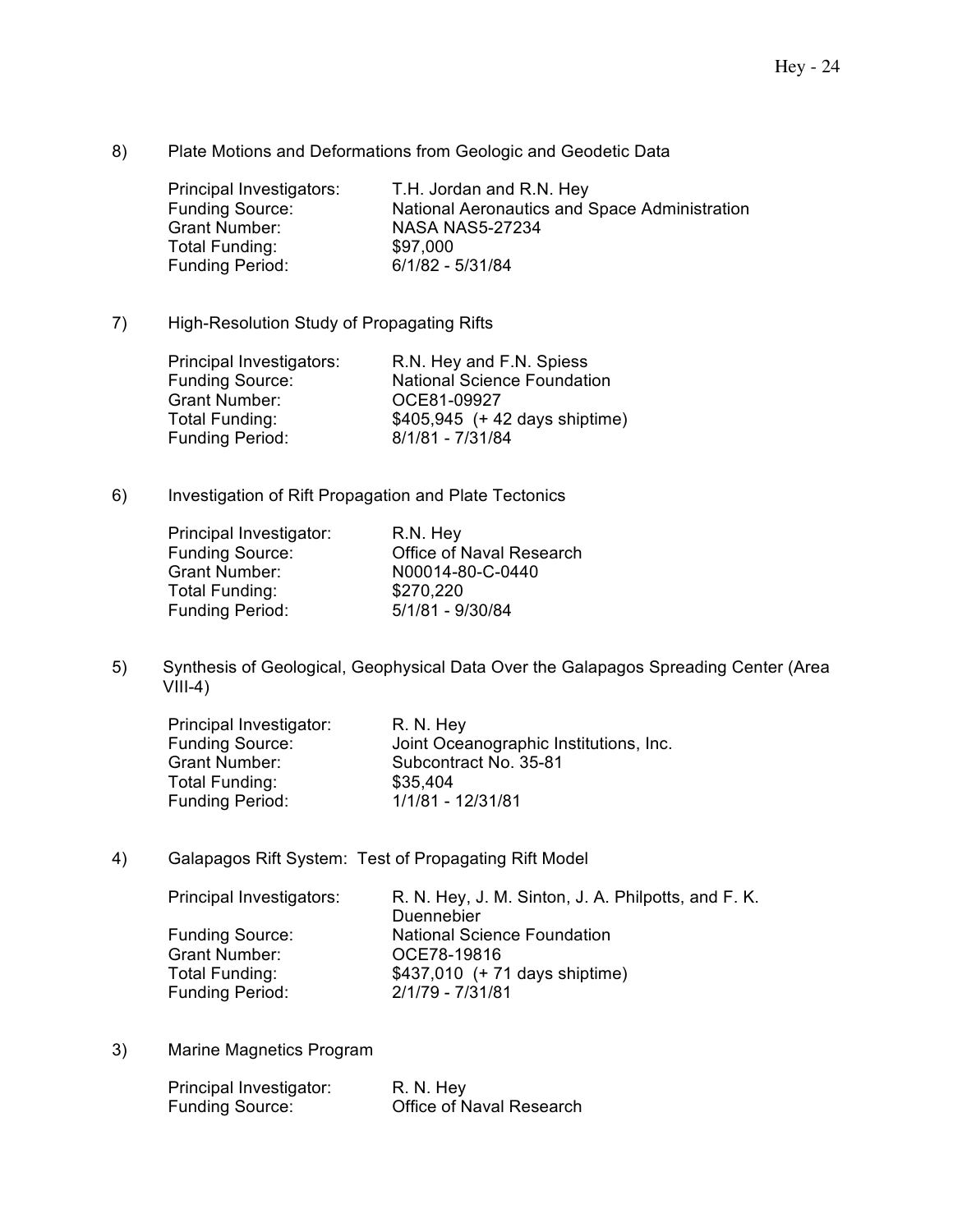| Grant Number:          | N00014-75-C-0209-P09 |
|------------------------|----------------------|
| Total Funding:         | \$160,360            |
| <b>Funding Period:</b> | 12/1/77 - 2/28/81    |

2) Investigation of Magnetic Anomalies Associated with Spreading Center Jumps

| Principal Investigator: | R. N. Hey                          |
|-------------------------|------------------------------------|
| <b>Funding Source:</b>  | <b>National Science Foundation</b> |
| <b>Grant Number:</b>    | OCE76-21966                        |
| Total Funding:          | \$57,600                           |
| <b>Funding Period:</b>  | $9/1/76 - 5/31/80$                 |

1) An Investigation of the Nazca Lithospheric Plate and its Interaction with the South American Continental Block: Subtask: Marine Magnetics and Plate Tectonics

| Principal Investigator: | R. N. Hey                          |
|-------------------------|------------------------------------|
| <b>Funding Source:</b>  | <b>National Science Foundation</b> |
| <b>Grant Number:</b>    | GX-28674                           |
| Total Funding:          | \$20,654                           |
| <b>Funding Period:</b>  | 1/1/76 - 12/31/76                  |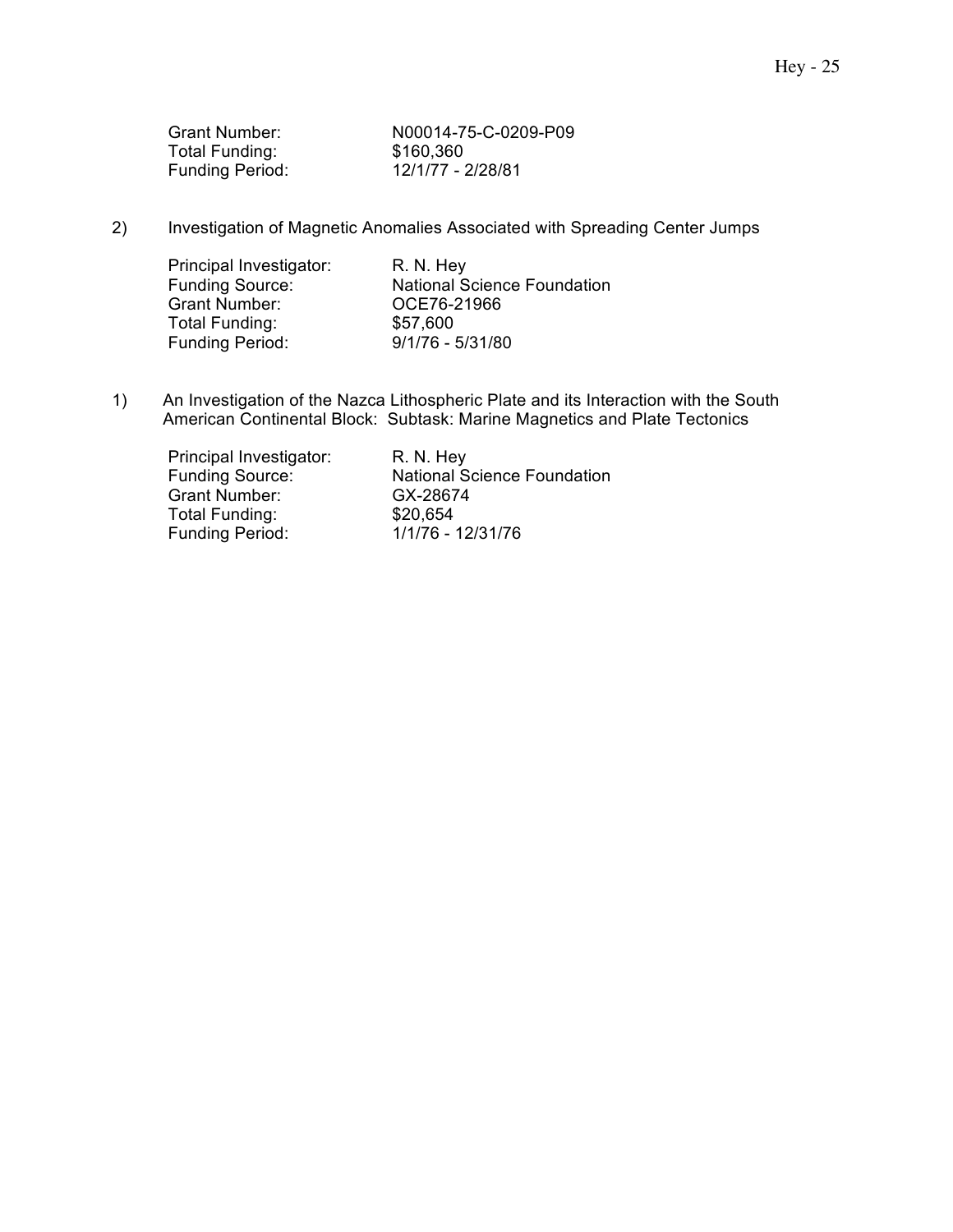### Scientific Expeditions

 1970 May-June, Pacific-Cocos-Nazca triple junction survey, Panama-Panama, Princeton University/U.S. Navy, chief scientist K.S. Deffeyes, USNS DE STEIGUER.

 1974 January-February, Africa-Antarctica spreading center survey near Bouvet Island, Cape Town-Cape Town, MIT/Woods Hole Oceanographic Institution, chief scientist C. Bowin, R/V CHAIN.

 1974 February-March, South America-Africa-Antarctica triple junction survey, Cape Town-Cape Town, MIT/Woods Hole Oceanographic Institution, chief scientist J.G. Sclater, R/V CHAIN.

 1974 October, Gulf of Mexico multichannel seismic survey, Veracruz-Galveston, University of Texas Marine Science Institute, Chief scientist J. Watkins, R/V IDA GREEN.

\*\*1975 March, student training cruise, Gulf of Mexico, Galveston-Galveston, University of Texas Marine Science Institute, chief scientist R.N. Hey, R/V IDA GREEN.

 1976 February-March, Mariana trench IPOD site survey, Guam-Guam, Hawaii Institute of Geophysics, chief scientist D.M. Hussong, R/V KANA KEOKI.

 1976 March, Mariana trench-Ontong Java plateau survey, Guam-Honiara, Guadalcanal, Hawaii Institute of Geophysics, chief scientist D.M. Hussong, R/V KANA KEOKI.

 1976 April, Central Pacific basin transect, Honiara, Guadalcanal-Honolulu, Hawaii Institute of Geophysics, chief scientist S.R. Hammond, R/V KANA KEOKI.

\*\*1976 October, IPOD Pac #6 survey, Honolulu-Honolulu, Hawaii Institute of Geophysics, chief scientist R.N. Hey, R/V KANA KEOKI.

\*\*1979 March-May, Investigations of propagating rifts west of the Galapagos Islands, Acapulco-Santa Cruz, Galapagos, Hawaii Institute of Geophysics, chief scientist R.N. Hey, R/V KANA KEOKI.

\*\*1979 May, Galapagos Islands rock sampling cruise, Santa Cruz-Santa Cruz, Galapagos, Hawaii Institute of Geophysics/Darwin Research Station, chief scientist R.N. Hey, Barco SAN JUAN.

\*\*1979 May-June, Investigations of propagating rifts east of the Galapagos Islands, Puerto San Jose, Guatemala-Santa Cruz, Galapagos, Hawaii Institute of Geophysics, chief scientist R.N. Hey, R/V KANA KEOKI.

 1980 October, Search for RUWS (remote unmanned work station) using ANGUS, Honolulu-Kona, Woods Hole Oceanographic Institution/Hawaii Institute of Geophysics, chief scientist R.D. Ballard, R/V KANA KEOKI.

\*1981 April-May, Survey of a propagating rift tip and hotspot along the Pacific-Juan de Fuca spreading center using Sea Beam, Seattle-Seattle, National Ocean Survey, chief scientist S.R. Hammond, USS SURVEYOR.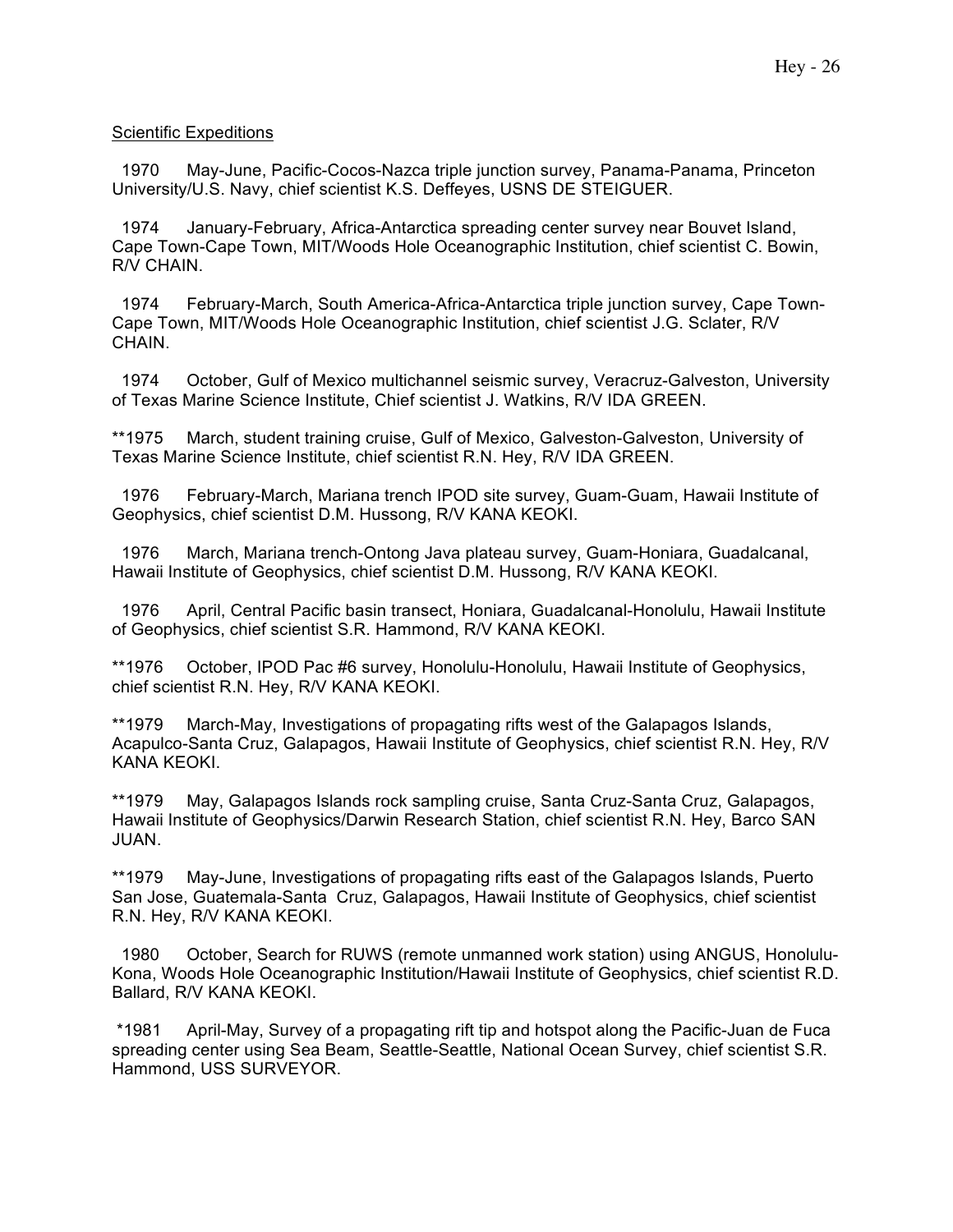1982 June, Deep-Tow/Sea Beam test cruise, Continental Borderland, San Diego-San Diego, Scripps Institution of Oceanography, chief scientist F.N. Spiess, R/V THOMAS WASHINGTON.

\*\*1982 September-October, Sea Beam/Deep-Tow investigation of the Galapagos 95.5<sup>o</sup>W propagating rift system, Panama-Manzanillo-San Diego, Scripps Institution of Oceanography, chief scientist R.N. Hey, R/V THOMAS WASHINGTON.

\*\*1983 April, Sea Beam investigation of the Easter Microplate, Easter Island-Callao, Scripps Institution of Oceanography, chief scientist R.N. Hey, R/V THOMAS WASHINGTON.

 1984 April-May, GLORIA survey of the Southern California Continental Borderland and Baja California Seamount Province within the U.S. Exclusive Economic Zone between the Mexican border and Pt. Arguello, San Diego-Long Beach, USGS/British Institute for Oceanographic Sciences, chief scientist M. Field, MV FARNELLA.

\*1984 July-August, Sea Beam investigation of large-scale changes in direction of seafloor spreading, Kodiak-Honolulu, Scripps Institution of Oceanography, chief scientist H.W. Menard, R/V THOMAS WASHINGTON.

 1984 August-September, Endeavour ridge dredging program and ALVIN taxi service, Seattle-Seattle, University of Washington/Oregon State University, chief scientist M. Goldfarb, R/V WECOMA.

 1984 September, ALVIN/AII investigation of the Juan de Fuca spreading center/propagating rift system, Seattle- Astoria, University of Washington/Woods Hole Oceanographic Institution, chief scientist J.R. Delaney, R/V ATLANTIS II, DSRV ALVIN.

\*1985 January, SeaMARC II investigation of the Galapagos 95.5˚W propagator, Galapagos-Galapagos, Hawaii Institute of Geophysics, chief scientist F.K. Duennebier, R/V MOANA WAVE.

\*\*1985 April-May, ALVIN/AII investigation of the Galapagos 95.5˚W propagating rift system, Puntarenas, Costa Rica-Acapulco, Scripps Institution of Oceanography/Woods Hole Oceanographic Institution, chief scientist R.N. Hey, R/V ATLANTIS II, DSRV ALVIN.

 1985-1986 December-January, Sea Beam/dredging investigation of the Lau back-arc basin, Pago Pago- Tongatapu, Scripps Institution of Oceanography, chief scientist J.W. Hawkins, R/V THOMAS WASHINGTON.

 1986 April-May, Sea Beam/water sampling investigation of the Mariana trough back-arc spreading center, Guam-Sasebo, Scripps Institution of Oceanography, chief scientist H. Craig, R/V THOMAS WASHINGTON.

 1987 April, ALVIN/AII investigation of the Mariana trough back-arc spreading center hydrothermal vents, Guam-Saipan, Scripps Institution of Oceanography/Woods Hole Oceanographic Institution, chief scientist H. Craig, R/V ATLANTIS II, DSRV ALVIN.

\*1987 June, Sea Beam survey of AT&T cable routes, Honolulu-Honolulu, Seafloor Surveys International/Scripps Institution of Oceanography, chief scientist D.M. Hussong, R/V THOMAS WASHINGTON.